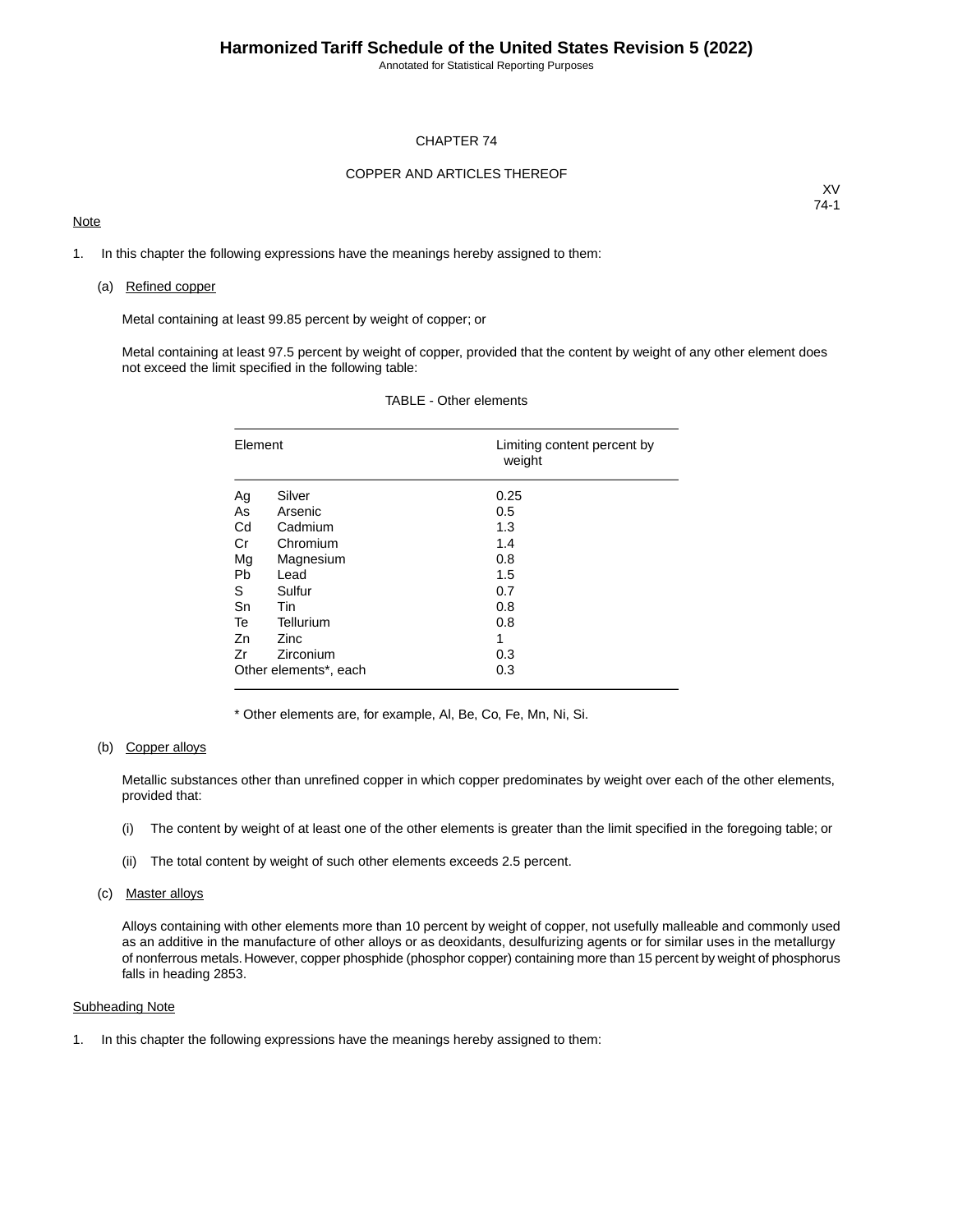Annotated for Statistical Reporting Purposes

Subheading Note (con.) XV 74-2

### (a) Copper-zinc base alloys (brasses)

Alloys of copper and zinc, with or without other elements. When other elements are present:

- zinc predominates by weight over each of such other elements;
- any nickel content by weight is less than 5 percent (see copper-nickel-zinc alloys (nickel silvers)); and
- any tin content by weight is less than 3 percent (see copper-tin alloys (bronzes)).

#### (b) Copper-tin base alloys (bronzes)

Alloys of copper and tin, with or without other elements. When other elements are present, tin predominates by weight over each of such other elements, except that when the tin content is 3 percent or more the zinc content by weight may exceed that of tin but must be less than 10 percent.

### (c) Copper-nickel-zinc base alloys (nickel silvers)

Alloys of copper, nickel and zinc, with or without other elements. The nickel content is 5 percent or more by weight (see copper-zinc alloys (brasses)).

#### (d) Copper-nickel base alloys

Alloys of copper and nickel, with or without other elements but in any case containing by weight not more than 1 percent of zinc. When other elements are present, nickel predominates by weight over each of such other elements.

#### Additional U.S. Note

1. The deduction provided for in additional U.S. note 1 to chapter 26 shall apply to cement copper and copper precipitates of subheading 7401.20.

#### Statistical Note

1. For the purposes of this chapter, the term "beryllium copper master alloy" refers to master alloys which contain by weight at least 3 percent but not more than 10 percent beryllium.

#### Compiler's Note

The provisions of subchapter II of chapter 99 (Miscellaneous Tariff Bills or MTBs), the provisions of the Generalized System of Preferences (GSP) found in General Note 4 and most product exclusions from the additional tariffs on products of China in subchapter III of chapter 99 expired on December 31, 2020. However, no endnotes or footnotes relating to these provisions have been deleted as of the issue date of this edition.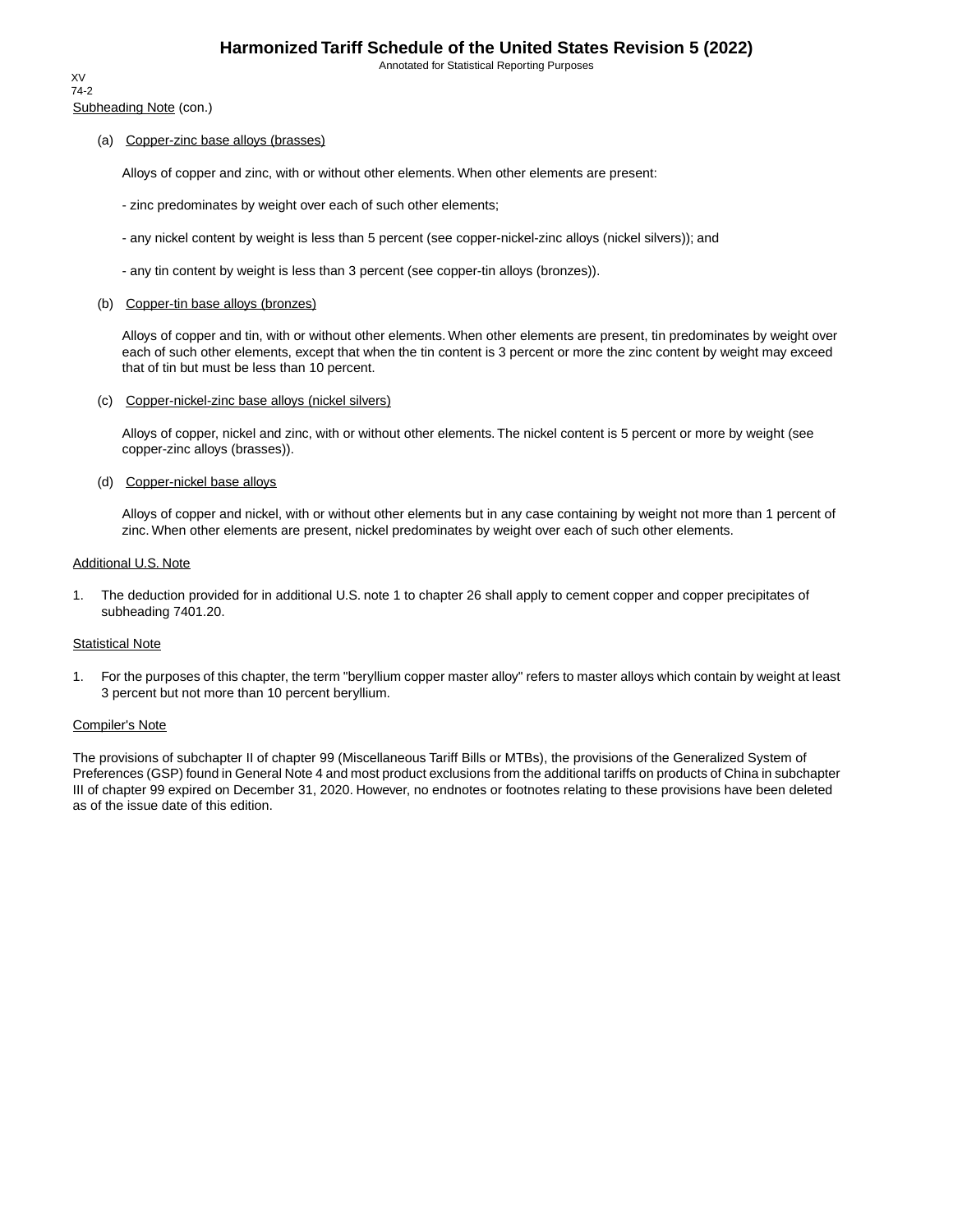Annotated for Statistical Reporting Purposes

| Heading/      | Stat.       |                                                                                                               | Unit           |                     | Rates of Duty                                                                                         |                |
|---------------|-------------|---------------------------------------------------------------------------------------------------------------|----------------|---------------------|-------------------------------------------------------------------------------------------------------|----------------|
| Subheading    | Suf-<br>fix | Article Description                                                                                           | of<br>Quantity | General             | Special                                                                                               | $\overline{2}$ |
|               |             | 7401.00.00   00 Copper mattes; cement copper (precipitated copper)                                            | kg             | Free                |                                                                                                       | 6%             |
|               |             | 7402.00.00 00 Unrefined copper; copper anodes for electrolytic refining kg Free <sup>1/</sup>                 |                |                     |                                                                                                       | 6%             |
|               |             |                                                                                                               | Cu kg          |                     |                                                                                                       |                |
| 7403          |             | Refined copper and copper alloys, unwrought (other than<br>master alloys of heading 7405):<br>Refined copper: |                |                     |                                                                                                       |                |
| 7403.11.00 00 |             |                                                                                                               |                |                     | Free (A*, AU, BH,<br>CL, CO, D, E, IL,<br>JO, KR, MA, OM,                                             | 6%             |
| 7403.12.00 00 |             |                                                                                                               |                |                     | P, PA, PE, S, SG)<br>Free (A, AU, BH, CL, 6%<br>CO, D, E, IL, JO,<br>KR, MA, OM, P,<br>PA, PE, S, SG) |                |
| 7403.13.00 00 |             |                                                                                                               |                |                     | Free (A, AU, BH, CL, 6%<br>CO, D, E, IL, JO,<br>KR, MA, OM, P,<br>PA, PE, S, SG)                      |                |
| 7403.19.00 00 |             |                                                                                                               |                |                     | Free (A*, AU, BH,<br>CL, CO, D, E, IL,<br>JO, KR, MA, OM,<br>P, PA, PE, S, SG)                        | 6%             |
| 7403.21.00 00 |             | Copper alloys:                                                                                                |                |                     | Free (A, AU, BH, CL, 6%<br>CO, D, E, IL, JO,<br>KR, MA, OM, P,<br>PA, PE, S, SG)                      |                |
| 7403.22.00 00 |             |                                                                                                               |                |                     | Free (A, AU, BH, CL, 6%<br>CO, D, E, IL, JO,<br>KR, MA, OM, P,<br>PA, PE, S, SG)                      |                |
| 7403.29.01    |             |                                                                                                               |                | $1\%$ <sup>1/</sup> | Free (A, AU, BH, CL, 6%<br>CO, D, E, IL, JO,<br>KR, MA, OM, P,<br>PA, PE, S, SG)                      |                |
|               | 10          | Copper-nickel base alloys (cupro-nickel) or                                                                   |                |                     |                                                                                                       |                |
|               | 80          | copper-nickel-zinc base alloys (nickel silver) kg<br>Other                                                    | k <sub>0</sub> |                     |                                                                                                       |                |
|               |             |                                                                                                               |                |                     |                                                                                                       |                |
|               |             |                                                                                                               |                |                     |                                                                                                       |                |
|               |             |                                                                                                               |                |                     |                                                                                                       |                |
|               |             |                                                                                                               |                |                     |                                                                                                       |                |
|               |             |                                                                                                               |                |                     |                                                                                                       |                |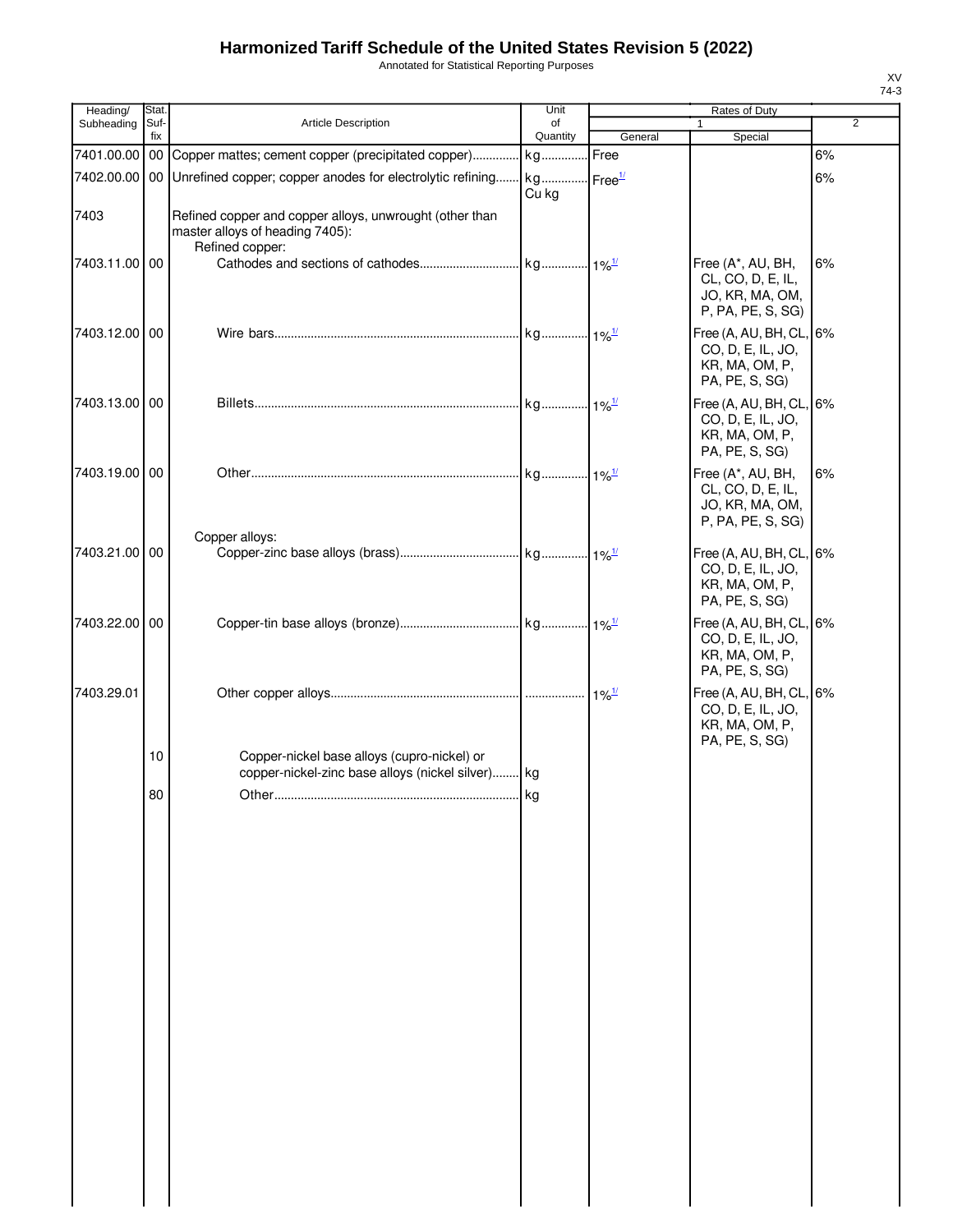Annotated for Statistical Reporting Purposes

| Heading/              | Stat.       |                                                                                                         | Unit           |                    | Rates of Duty |                |
|-----------------------|-------------|---------------------------------------------------------------------------------------------------------|----------------|--------------------|---------------|----------------|
| Subheading            | Suf-<br>fix | Article Description                                                                                     | of<br>Quantity | General            | 1<br>Special  | $\overline{2}$ |
| 7404.00<br>7404.00.30 |             | Copper waste and scrap:<br>Spent anodes; waste and scrap with a copper content of                       |                |                    |               | 6%             |
|                       | 20          |                                                                                                         |                |                    |               |                |
|                       | 45          | Of copper alloys:<br>Of copper-zinc base alloys (brass):<br>Containing more than 0.3 percent of lead kg |                |                    |               |                |
|                       | 55          |                                                                                                         |                |                    |               |                |
|                       | 65          |                                                                                                         |                |                    |               |                |
|                       | 90          |                                                                                                         |                |                    |               |                |
| 7404.00.60            |             |                                                                                                         |                | Free <sup>1/</sup> |               | 6%             |
|                       | 20          |                                                                                                         |                |                    |               |                |
|                       |             | Of copper alloys:                                                                                       |                |                    |               |                |
|                       |             | Of copper-zinc base alloys (brass):                                                                     |                |                    |               |                |
|                       | 45          | Containing more than 0.3 percent of lead kg                                                             |                |                    |               |                |
|                       | 55<br>65    |                                                                                                         |                |                    |               |                |
|                       |             |                                                                                                         |                |                    |               |                |
|                       | 90          |                                                                                                         |                |                    |               |                |
| 7405.00<br>7405.00.10 | 00          | Master alloys of copper:<br>Containing by weight 5 percent or more but not more than                    |                |                    |               | 12%            |
| 7405.00.60            |             |                                                                                                         |                |                    |               | 28%            |
|                       | 30          |                                                                                                         |                |                    |               |                |
|                       | 50          |                                                                                                         |                |                    |               |                |
| 7406                  |             | Copper powders and flakes:                                                                              |                |                    |               |                |
| 7406.10.00            | 00          |                                                                                                         |                |                    |               | 49%            |
| 7406.20.00 00         |             |                                                                                                         |                |                    |               | 12%            |
|                       |             |                                                                                                         |                |                    |               |                |
|                       |             |                                                                                                         |                |                    |               |                |
|                       |             |                                                                                                         |                |                    |               |                |
|                       |             |                                                                                                         |                |                    |               |                |
|                       |             |                                                                                                         |                |                    |               |                |
|                       |             |                                                                                                         |                |                    |               |                |
|                       |             |                                                                                                         |                |                    |               |                |
|                       |             |                                                                                                         |                |                    |               |                |
|                       |             |                                                                                                         |                |                    |               |                |
|                       |             |                                                                                                         |                |                    |               |                |
|                       |             |                                                                                                         |                |                    |               |                |
|                       |             |                                                                                                         |                |                    |               |                |
|                       |             |                                                                                                         |                |                    |               |                |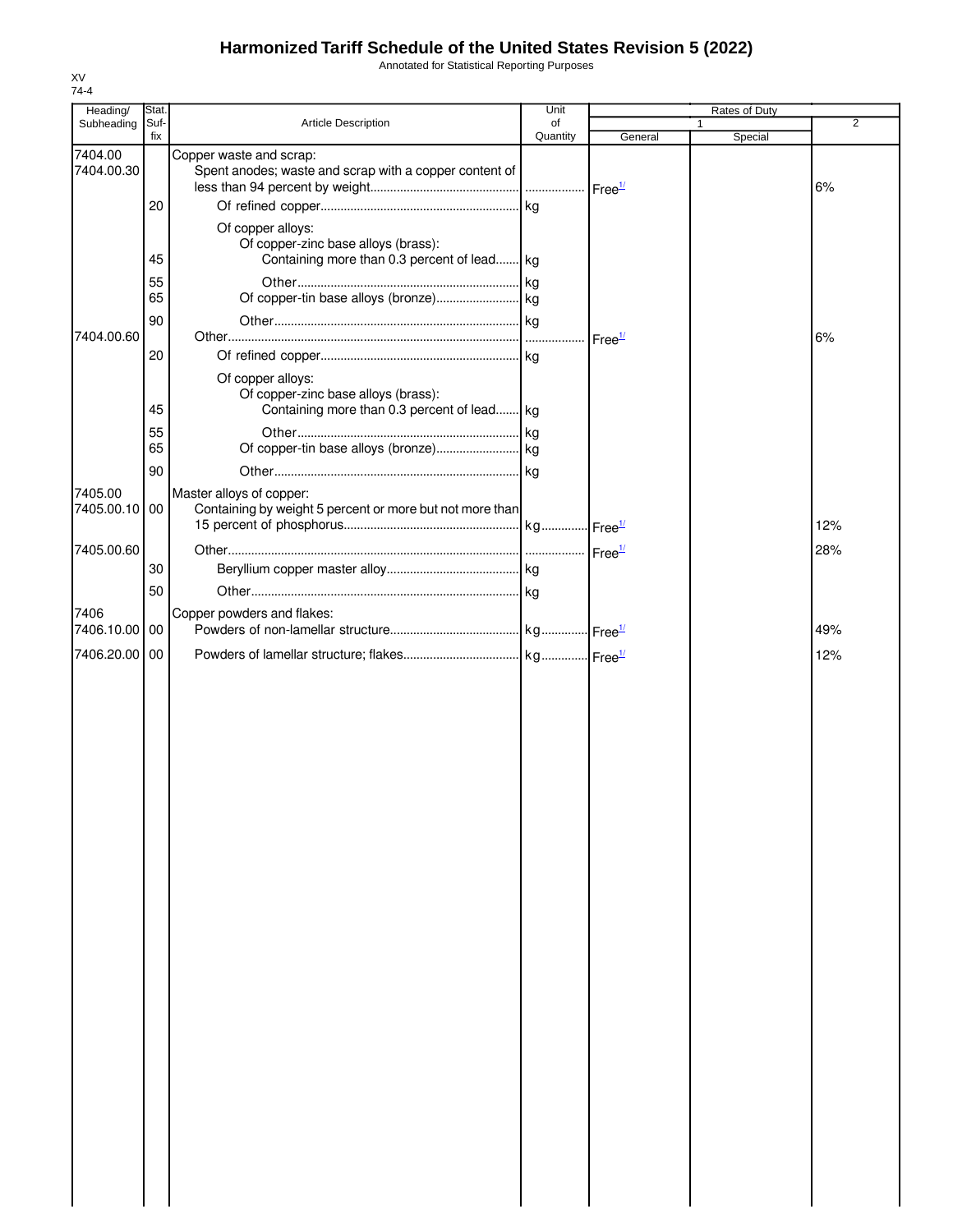Annotated for Statistical Reporting Purposes

| Heading/        | Stat.       |                                                                       | Unit           |                      | Rates of Duty                                                                                      |                |
|-----------------|-------------|-----------------------------------------------------------------------|----------------|----------------------|----------------------------------------------------------------------------------------------------|----------------|
| Subheading      | Suf-<br>fix | Article Description                                                   | of<br>Quantity | General              | Special                                                                                            | $\overline{2}$ |
| 7407<br>7407.10 |             | Copper bars, rods and profiles:<br>Of refined copper:                 |                |                      |                                                                                                    |                |
| 7407.10.15 00   |             | Profiles:                                                             |                |                      | Free (A, AU, BH, CL, 48%<br>CO, D, E, IL, JO,<br>KR, MA, OM, P,<br>PA, PE, S, SG)                  |                |
| 7407.10.30 00   |             |                                                                       |                |                      | Free (A, AU, BH, CL, 48%<br>CO, D, E, IL, JO,<br>KR, MA, OM, P,                                    |                |
| 7407.10.50      |             |                                                                       |                | $-1\%$ <sup>1/</sup> | PA, PE, S, SG)<br>Free (A, AU, BH, CL, 7%<br>CO, D, E, IL, JO,<br>KR, MA, OM, P,<br>PA, PE, S, SG) |                |
|                 | 10<br>50    |                                                                       |                |                      |                                                                                                    |                |
| 7407.21         |             | Of copper alloys:<br>Of copper-zinc base alloys (brass):<br>Profiles: |                |                      |                                                                                                    |                |
| 7407.21.15 00   |             |                                                                       |                |                      | Free (A, AU, BH, CL, 17%<br>CO, D, E, IL, JO,<br>KR, MA, OM, P,<br>PA, PE, S, SG)                  |                |
| 7407.21.30 00   |             |                                                                       |                |                      | Free (A, AU, BH, CL, 17%<br>CO, D, E, IL, JO,<br>KR, MA, OM, P,<br>PA, PE, S, SG)                  |                |
| 7407.21.50 00   |             | Bars and rods:                                                        |                |                      | Free (A, AU, BH, CL, 9%<br>CO, D, E, IL, JO,<br>KR, MA, OM, P,<br>PA, PE, S, SG)                   |                |
| 7407.21.70 00   |             | Other:                                                                |                |                      | Free (A, AU, BH, CL, 9%<br>CO, D, E, IL, JO,<br>KR, MA, OM, P,<br>PA, PE, S, SG)                   |                |
| 7407.21.90 00   |             |                                                                       |                |                      | Free (A*, AU, BH,<br>CL, CO, D, E, IL,<br>JO, KR, MA, OM,<br>P, PA, PE, S, SG)                     | 9%             |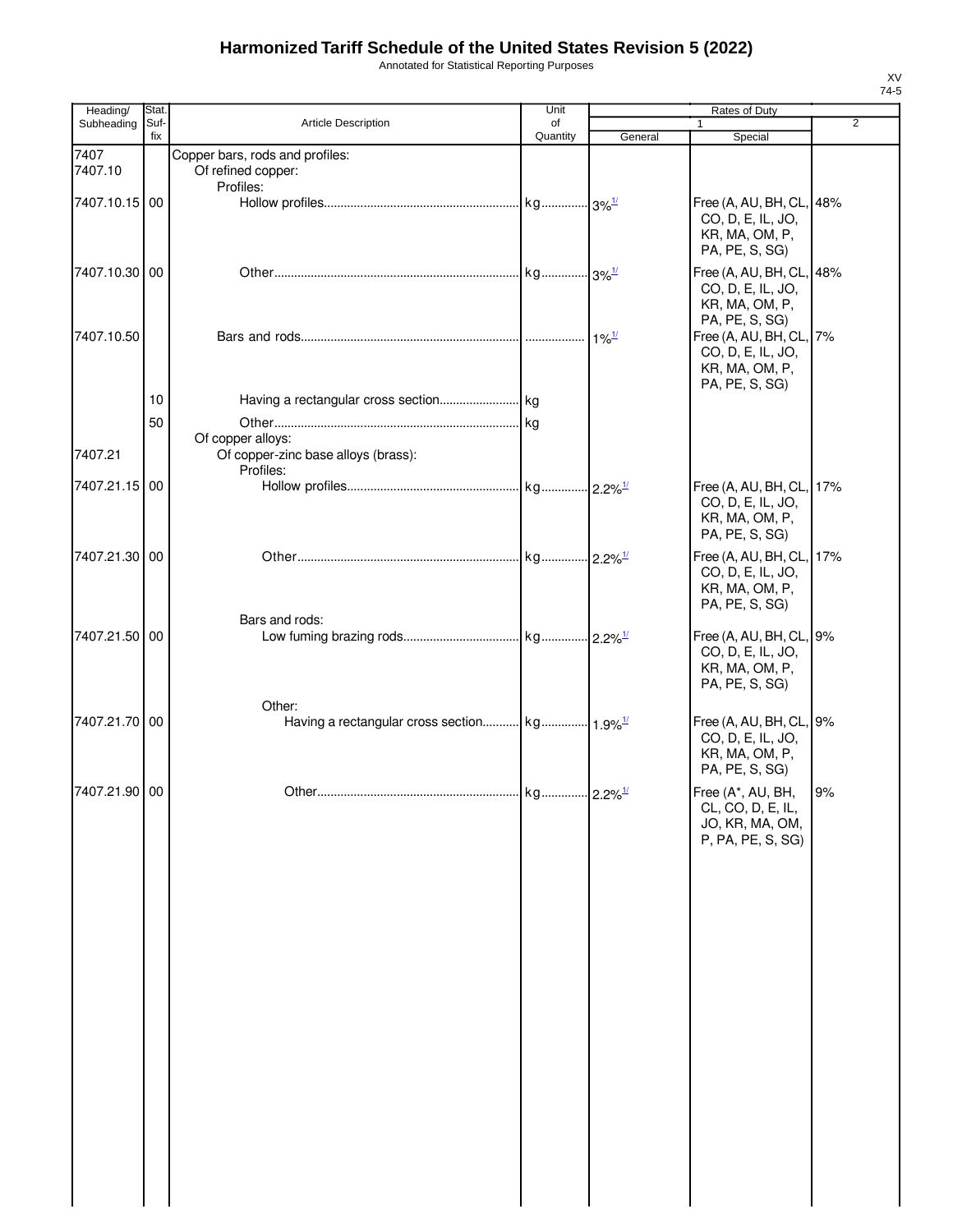Annotated for Statistical Reporting Purposes

| Heading/      | Stat.       |                                                  | Unit           |         | Rates of Duty                                 |                |
|---------------|-------------|--------------------------------------------------|----------------|---------|-----------------------------------------------|----------------|
| Subheading    | Suf-<br>fix | Article Description                              | of<br>Quantity | General | 1<br>Special                                  | $\overline{2}$ |
| 7407 (con.)   |             | Copper bars, rods and profiles: (con.)           |                |         |                                               |                |
|               |             | Of copper alloys: (con.)                         |                |         |                                               |                |
| 7407.29       |             | Other:                                           |                |         |                                               |                |
| 7407.29.16    |             | Profiles:                                        |                |         |                                               |                |
|               |             |                                                  |                |         | Free (A, AU, BH, CL, 48%<br>CO, D, E, IL, JO, |                |
|               |             |                                                  |                |         | KR, MA, OM, P,                                |                |
|               |             |                                                  |                |         | PA, PE, S, SG)                                |                |
|               | 10          | Of copper-nickel base alloys (cupro-nickel)      |                |         |                                               |                |
|               |             | or copper-nickel-zinc base alloys (nickel        |                |         |                                               |                |
|               |             |                                                  |                |         |                                               |                |
|               | 80          | Other:                                           |                |         |                                               |                |
| 7407.29.34 00 |             | Of copper-nickel base alloys (cupro-nickel)      |                |         |                                               |                |
|               |             | or copper-nickel-zinc base alloys (nickel        |                |         |                                               |                |
|               |             |                                                  |                |         | Free (A, AU, BH, CL, 48%                      |                |
|               |             |                                                  |                |         | CO, D, E, IL, JO,<br>KR, MA, OM, P,           |                |
|               |             |                                                  |                |         | PA, PE, S, SG)                                |                |
| 7407.29.38 00 |             |                                                  |                |         | Free (A, AU, BH, CL, 48%                      |                |
|               |             |                                                  |                |         | CO, D, E, IL, JO,                             |                |
|               |             |                                                  |                |         | KR, MA, OM, P,                                |                |
|               |             |                                                  |                |         | PA, PE, S, SG)                                |                |
| 7407.29.40 00 |             | Bars and rods of copper-nickel base alloys       |                |         |                                               |                |
|               |             | (cupro-nickel) or copper-nickel-zinc base alloys |                |         | Free (A, AU, BH, CL, 48%                      |                |
|               |             |                                                  |                |         | CO, D, E, IL, JO,                             |                |
|               |             |                                                  |                |         | KR, MA, OM, P,                                |                |
|               |             |                                                  |                |         | PA, PE, S, SG)                                |                |
| 7407.29.50 00 |             |                                                  |                |         | Free (A, AU, BH, CL, 9%                       |                |
|               |             |                                                  |                |         | CO, D, E, IL, JO,                             |                |
|               |             |                                                  |                |         | KR, MA, OM, P,                                |                |
|               |             |                                                  |                |         | PA, PE, S, SG)                                |                |
|               |             |                                                  |                |         |                                               |                |
|               |             |                                                  |                |         |                                               |                |
|               |             |                                                  |                |         |                                               |                |
|               |             |                                                  |                |         |                                               |                |
|               |             |                                                  |                |         |                                               |                |
|               |             |                                                  |                |         |                                               |                |
|               |             |                                                  |                |         |                                               |                |
|               |             |                                                  |                |         |                                               |                |
|               |             |                                                  |                |         |                                               |                |
|               |             |                                                  |                |         |                                               |                |
|               |             |                                                  |                |         |                                               |                |
|               |             |                                                  |                |         |                                               |                |
|               |             |                                                  |                |         |                                               |                |
|               |             |                                                  |                |         |                                               |                |
|               |             |                                                  |                |         |                                               |                |
|               |             |                                                  |                |         |                                               |                |
|               |             |                                                  |                |         |                                               |                |
|               |             |                                                  |                |         |                                               |                |
|               |             |                                                  |                |         |                                               |                |
|               |             |                                                  |                |         |                                               |                |
|               |             |                                                  |                |         |                                               |                |
|               |             |                                                  |                |         |                                               |                |
|               |             |                                                  |                |         |                                               |                |
|               |             |                                                  |                |         |                                               |                |
|               |             |                                                  |                |         |                                               |                |
|               |             |                                                  |                |         |                                               |                |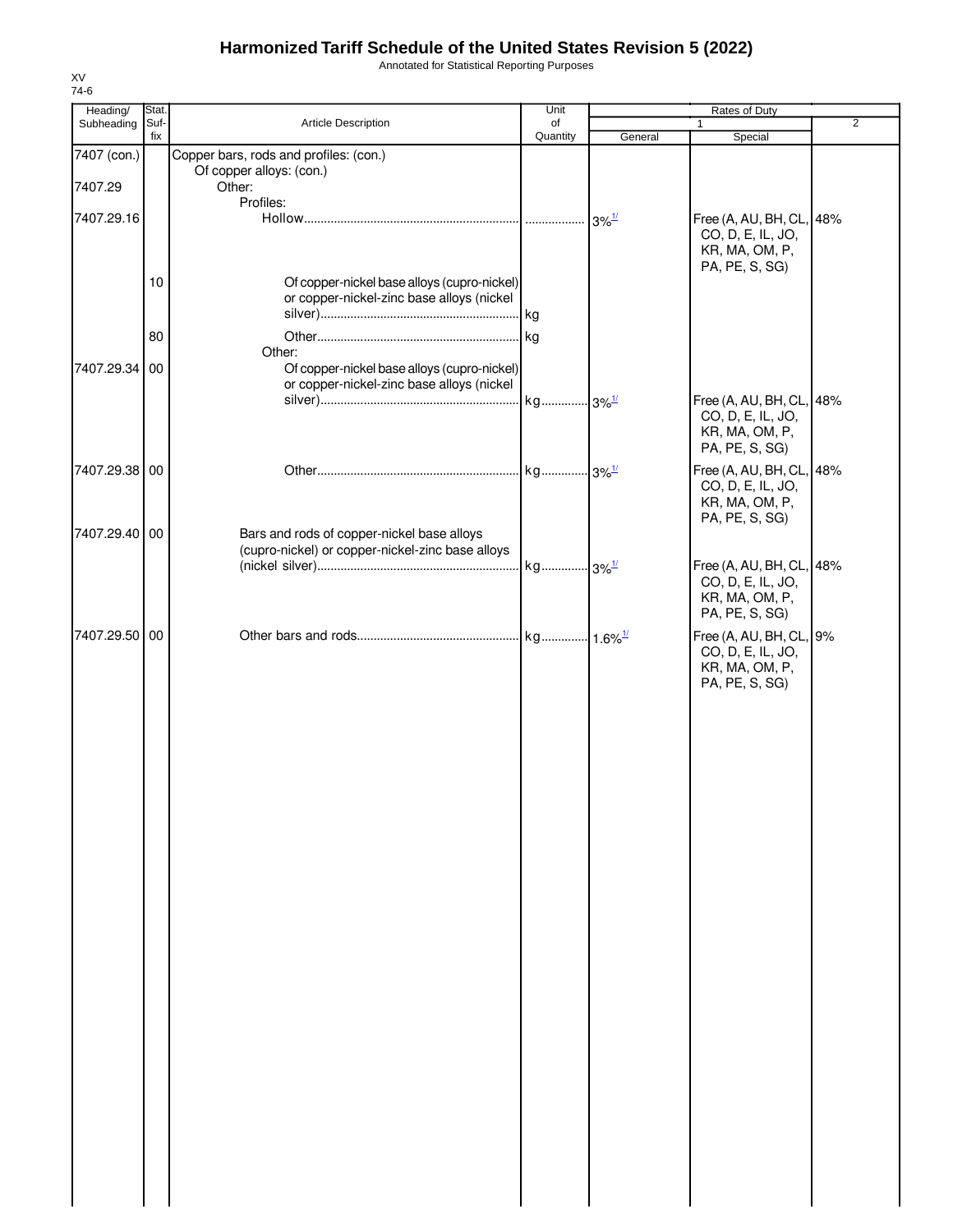Annotated for Statistical Reporting Purposes

| Heading/                 | Stat.       |                                                                                                   | Unit                          |         | <b>Rates of Duty</b>                                                                                |                |
|--------------------------|-------------|---------------------------------------------------------------------------------------------------|-------------------------------|---------|-----------------------------------------------------------------------------------------------------|----------------|
| Subheading               | Suf-<br>fix | <b>Article Description</b>                                                                        | of<br>Quantity                | General | $\mathbf{1}$<br>Special                                                                             | $\overline{2}$ |
| 7408                     |             | Copper wire:                                                                                      |                               |         |                                                                                                     |                |
| 7408.11                  |             | Of refined copper:<br>Of which the maximum cross-sectional dimension<br>exceeds 6 mm:             |                               |         |                                                                                                     |                |
| 7408.11.30 00            |             | With a maximum cross-sectional dimension over                                                     | kg <sub>1%<sup>1/</sup></sub> |         | Free (A, AU, BH, CL, 7%<br>CO, D, E, IL, JO,<br>KR, MA, OM, P,<br>PA, PE, S, SG)                    |                |
| 7408.11.60 00            |             | With a maximum cross-sectional dimension over                                                     |                               |         | Free (A*, AU, BH,<br>CL, CO, D, E, IL,<br>JO, KR, MA, OM,                                           | 28%            |
| 7408.19.00               |             |                                                                                                   |                               |         | P, PA, PE, S, SG)<br>Free (A*, AU, BH,<br>CL, CO, D, E, IL,<br>JO, KR, MA, OM,<br>P, PA, PE, S, SG) | 28%            |
|                          | 30          | With a maximum cross-sectional dimension of                                                       |                               |         |                                                                                                     |                |
|                          | 60          |                                                                                                   |                               |         |                                                                                                     |                |
| 7408.21.00 00            |             | Of copper alloys:                                                                                 |                               |         | Free (A, AU, BH, CL, 28%<br>CO, D, E, IL, JO,<br>KR, MA, OM, P,<br>PA, PE, S, SG)                   |                |
| 7408.22                  |             | Of copper-nickel base alloys (cupro-nickel) or<br>copper-nickel-zinc base alloys (nickel silver): |                               |         |                                                                                                     |                |
| 7408.22.10 00            |             |                                                                                                   |                               |         | Free (A, AU, BH, CL, 28%<br>CO, D, E, IL, JO,<br>KR, MA, OM, P,<br>PA, PE, S, SG)                   |                |
| 7408.22.50 00            |             |                                                                                                   |                               |         | Free (A, AU, BH, CL, 28%<br>CO, D, E, IL, JO,<br>KR, MA, OM, P,<br>PA, PE, S, SG)                   |                |
| 7408.29<br>7408.29.10 00 |             | Other:                                                                                            |                               |         | Free (A*, AU, BH,<br>CL, CO, D, E, IL,<br>JO, KR, MA, OM,<br>P, PA, PE, S, SG)                      | 28%            |
| 7408.29.50 00            |             |                                                                                                   |                               |         | Free (A*, AU, BH,<br>CL, CO, D, E, IL,<br>JO, KR, MA, OM,<br>P, PA, PE, S, SG)                      | 28%            |
|                          |             |                                                                                                   |                               |         |                                                                                                     |                |
|                          |             |                                                                                                   |                               |         |                                                                                                     |                |
|                          |             |                                                                                                   |                               |         |                                                                                                     |                |
|                          |             |                                                                                                   |                               |         |                                                                                                     |                |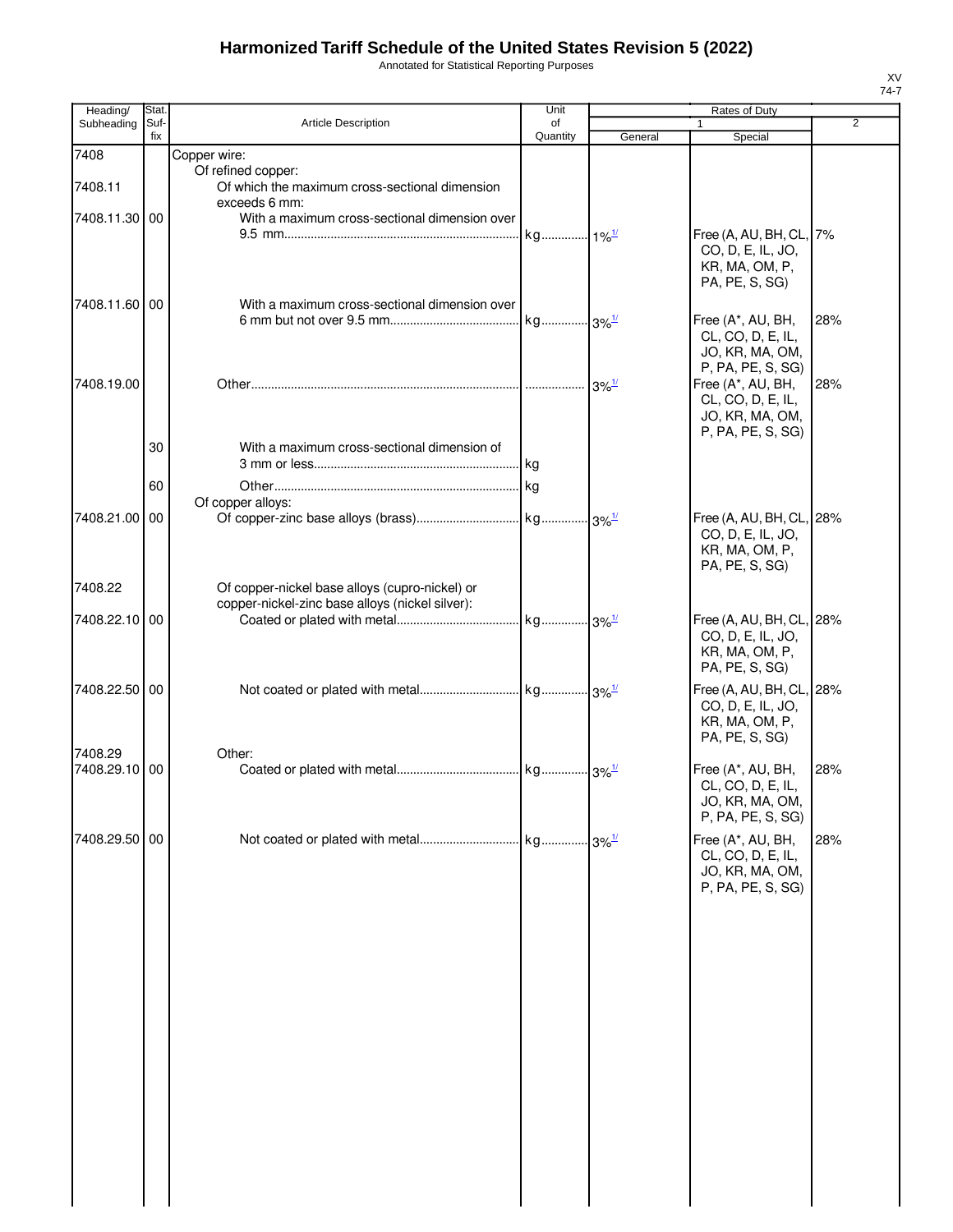Annotated for Statistical Reporting Purposes

| Heading/                 | Stat.       |                                                                                               | Unit           |                       | Rates of Duty                                                                      |      |
|--------------------------|-------------|-----------------------------------------------------------------------------------------------|----------------|-----------------------|------------------------------------------------------------------------------------|------|
| Subheading               | Suf-<br>fix | <b>Article Description</b>                                                                    | of<br>Quantity | General               | Special                                                                            | 2    |
| 7409                     |             | Copper plates, sheets and strip, of a thickness exceeding<br>$0.15$ mm:<br>Of refined copper: |                |                       |                                                                                    |      |
| 7409.11<br>7409.11.10 00 |             | In coils:                                                                                     |                |                       | Free (A, AU, BH, CL, 38%<br>CO, D, E, IL, JO,<br>KR, MA, OM, P,<br>PA, PE, S, SG)  |      |
| 7409.11.50               |             |                                                                                               |                |                       | Free (A*, AU, BH,<br>CL, CO, D, E, IL,<br>JO, KR, MA, OM,<br>P, PA, PE, S, SG)     | 7.5% |
|                          | 10          |                                                                                               |                |                       |                                                                                    |      |
|                          | 50          |                                                                                               |                |                       |                                                                                    |      |
| 7409.19                  |             | Other:                                                                                        |                |                       |                                                                                    |      |
| 7409.19.10 00            |             |                                                                                               |                |                       | Free (A, AU, BH, CL, 48%<br>CO, D, E, IL, JO,<br>KR, MA, OM, P,<br>PA, PE, S, SG)  |      |
| 7409.19.50 00            |             | Of a thickness of less than 5 mm:                                                             |                |                       | Free (A, AU, BH, CL, 7.5%<br>CO, D, E, IL, JO,<br>KR, MA, OM, P,<br>PA, PE, S, SG) |      |
| 7409.19.90 00            |             |                                                                                               |                |                       | Free (A, AU, BH, CL, 48%<br>CO, D, E, IL, JO,<br>KR, MA, OM, P,<br>PA, PE, S, SG)  |      |
| 7409.21.00               |             | Of copper-zinc base alloys (brass):                                                           |                |                       | Free (A*, AU, BH,<br>CL, CO, D, E, IL,<br>JO, KR, MA, OM,                          | 9%   |
|                          | 10          |                                                                                               |                |                       | P, PA, PE, S, SG)                                                                  |      |
|                          | 50          | Of a thickness of less than 5 mm:                                                             |                |                       |                                                                                    |      |
|                          | 75          | Of a width of less than 500 mm:<br>Of a thickness less than 1.6 mm kg                         |                |                       |                                                                                    |      |
| 7409.29.00               | 90          |                                                                                               |                | $1.9\%$ <sup>1/</sup> | Free (A, AU, BH, CL, 9%                                                            |      |
|                          |             |                                                                                               |                |                       | CO, D, E, IL, JO,<br>KR, MA, OM, P,<br>PA, PE, S, SG)                              |      |
|                          | 10          |                                                                                               |                |                       |                                                                                    |      |
|                          | 50          | Of a thickness of less than 5 mm:                                                             |                |                       |                                                                                    |      |
|                          | 75          | Of a width of less than 500 mm:<br>Of a thickness less than 1.6 mm kg                         |                |                       |                                                                                    |      |
|                          | 90          |                                                                                               |                |                       |                                                                                    |      |
|                          |             |                                                                                               |                |                       |                                                                                    |      |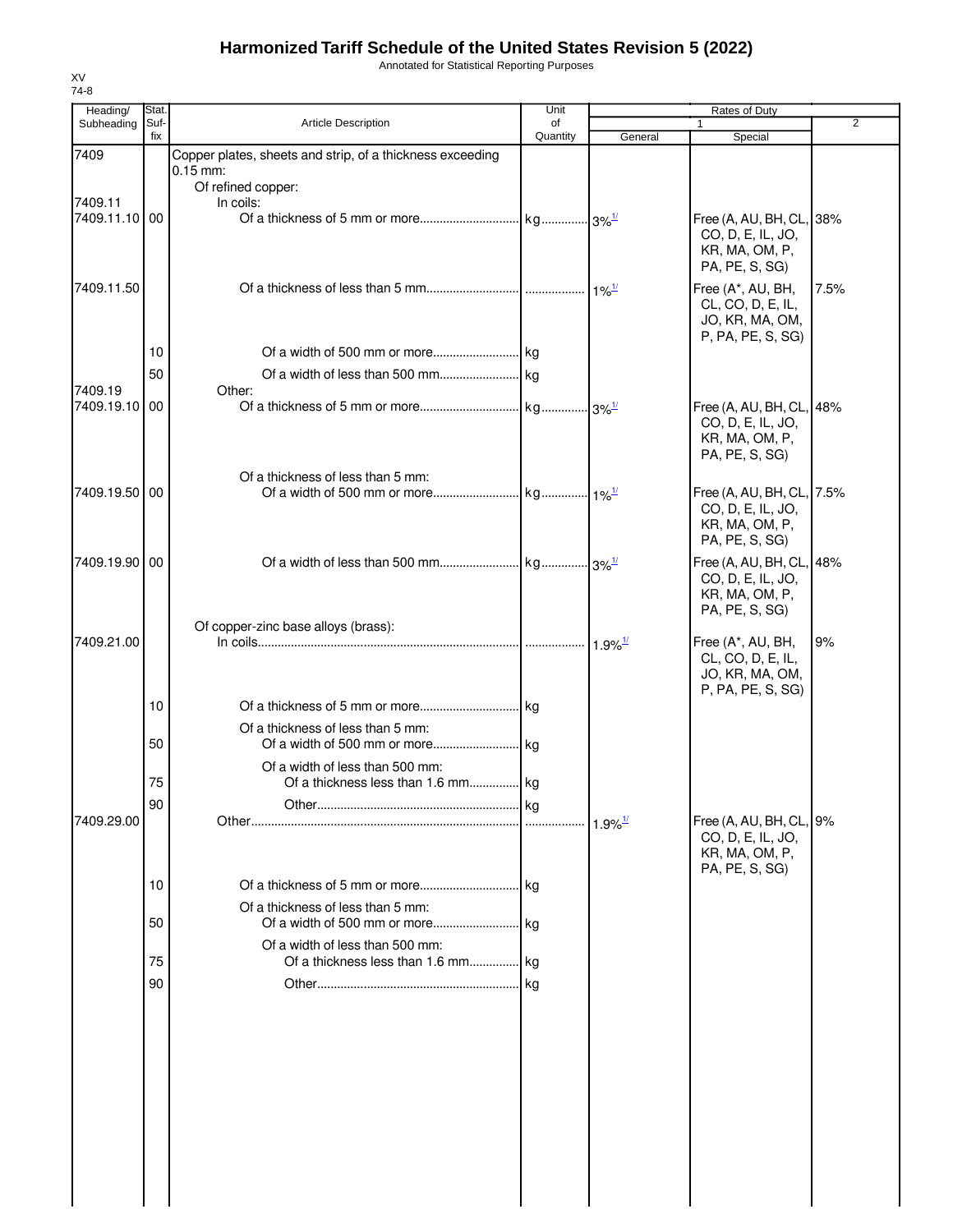Annotated for Statistical Reporting Purposes

| Heading/      | Stat.       |                                                           | Unit           |         | Rates of Duty                       |   |
|---------------|-------------|-----------------------------------------------------------|----------------|---------|-------------------------------------|---|
| Subheading    | Suf-<br>fix | <b>Article Description</b>                                | of<br>Quantity |         | 1                                   | 2 |
| 7409 (con.)   |             | Copper plates, sheets and strip, of a thickness exceeding |                | General | Special                             |   |
|               |             | $0.15$ mm: (con.)                                         |                |         |                                     |   |
|               |             | Of copper-tin base alloys (bronze):                       |                |         |                                     |   |
| 7409.31       |             | In coils:                                                 |                |         |                                     |   |
| 7409.31.10 00 |             |                                                           |                |         | Free (A, AU, BH, CL, 49%            |   |
|               |             |                                                           |                |         | CO, D, E, IL, JO,                   |   |
|               |             |                                                           |                |         | KR, MA, OM, P,                      |   |
|               |             |                                                           |                |         | PA, PE, S, SG)                      |   |
|               |             | Of a thickness of less than 5 mm:                         |                |         |                                     |   |
| 7409.31.50 00 |             |                                                           |                |         | Free (A, AU, BH, CL, 9%             |   |
|               |             |                                                           |                |         | CO, D, E, IL, JO,<br>KR, MA, OM, P, |   |
|               |             |                                                           |                |         | PA, PE, S, SG)                      |   |
| 7409.31.90 00 |             |                                                           |                |         | Free (A, AU, BH, CL, 49%            |   |
|               |             |                                                           |                |         | CO, D, E, IL, JO,                   |   |
|               |             |                                                           |                |         | KR, MA, OM, P,                      |   |
|               |             |                                                           |                |         | PA, PE, S, SG)                      |   |
| 7409.39       |             | Other:                                                    |                |         |                                     |   |
| 7409.39.10    |             |                                                           |                |         | Free (A, AU, BH, CL, 49%            |   |
|               |             |                                                           |                |         | CO, D, E, IL, JO,                   |   |
|               |             |                                                           |                |         | KR, MA, OM, P,                      |   |
|               | 30          |                                                           |                |         | PA, PE, S, SG)                      |   |
|               |             |                                                           | Cu kg          |         |                                     |   |
|               | 60          |                                                           |                |         |                                     |   |
|               |             |                                                           | kg<br>Cu kg    |         |                                     |   |
|               |             | Of a thickness of less than 5 mm:                         |                |         |                                     |   |
| 7409.39.50    | 00          |                                                           |                |         | Free (A, AU, BH, CL, 9%             |   |
|               |             |                                                           |                |         | CO, D, E, IL, JO,                   |   |
|               |             |                                                           |                |         | KR, MA, OM, P,                      |   |
|               |             |                                                           |                |         | PA, PE, S, SG)                      |   |
| 7409.39.90    |             |                                                           |                |         | Free (A, AU, BH, CL, 49%            |   |
|               |             |                                                           |                |         | CO, D, E, IL, JO,                   |   |
|               |             |                                                           |                |         | KR, MA, OM, P,                      |   |
|               | 30          |                                                           |                |         | PA, PE, S, SG)                      |   |
|               |             |                                                           | Cu kg          |         |                                     |   |
|               |             |                                                           |                |         |                                     |   |
|               | 60          |                                                           | Cu kg          |         |                                     |   |
| 7409.40.00 00 |             | Of copper-nickel base alloys (cupro-nickel) or copper-    |                |         |                                     |   |
|               |             |                                                           |                |         | Free (A, AU, BH, CL, 48%            |   |
|               |             |                                                           |                |         | CO, D, E, IL, JO,                   |   |
|               |             |                                                           |                |         | KR, MA, OM, P,                      |   |
|               |             |                                                           |                |         | PA, PE, S, SG)                      |   |
|               |             |                                                           |                |         |                                     |   |
|               |             |                                                           |                |         |                                     |   |
|               |             |                                                           |                |         |                                     |   |
|               |             |                                                           |                |         |                                     |   |
|               |             |                                                           |                |         |                                     |   |
|               |             |                                                           |                |         |                                     |   |
|               |             |                                                           |                |         |                                     |   |
|               |             |                                                           |                |         |                                     |   |
|               |             |                                                           |                |         |                                     |   |
|               |             |                                                           |                |         |                                     |   |
|               |             |                                                           |                |         |                                     |   |
|               |             |                                                           |                |         |                                     |   |
|               |             |                                                           |                |         |                                     |   |
|               |             |                                                           |                |         |                                     |   |
|               |             |                                                           |                |         |                                     |   |
|               |             |                                                           |                |         |                                     |   |
|               |             |                                                           |                |         |                                     |   |
|               |             |                                                           |                |         |                                     |   |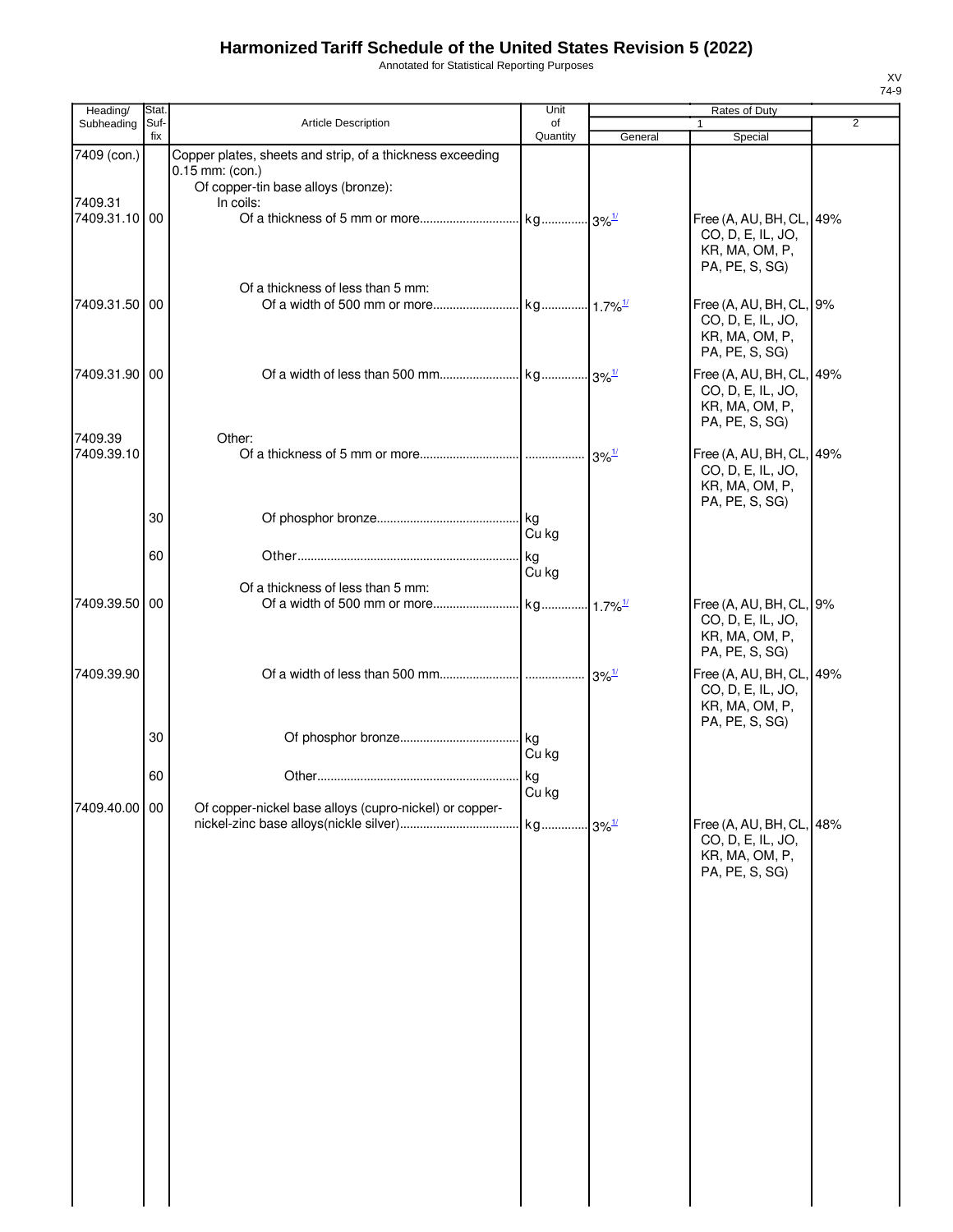Annotated for Statistical Reporting Purposes

| Heading/              | Stat.       |                                                                              | Unit           |                       | Rates of Duty                                                                     |                |
|-----------------------|-------------|------------------------------------------------------------------------------|----------------|-----------------------|-----------------------------------------------------------------------------------|----------------|
| Subheading            | Suf-<br>fix | Article Description                                                          | of<br>Quantity |                       | $\mathbf{1}$                                                                      | $\overline{2}$ |
| 7409 (con.)           |             | Copper plates, sheets and strip, of a thickness exceeding<br>0.15 mm: (con.) |                | General               | Special                                                                           |                |
| 7409.90<br>7409.90.10 |             | Of other copper alloys:                                                      |                |                       | Free (A, AU, BH, CL, 49%<br>CO, D, E, IL, JO,<br>KR, MA, OM, P,                   |                |
|                       | 30          |                                                                              | kg.<br>Cu kg   |                       | PA, PE, S, SG)                                                                    |                |
|                       | 60          |                                                                              | kg<br>Cu kg    |                       |                                                                                   |                |
| 7409.90.50            |             | Of a thickness of less than 5 mm:                                            |                | $1.7\%$ <sup>1/</sup> | Free (A, AU, BH, CL, 9%<br>CO, D, E, IL, JO,<br>KR, MA, OM, P,                    |                |
|                       | 30          |                                                                              | Cu kg          |                       | PA, PE, S, SG)                                                                    |                |
|                       | 60          |                                                                              | kg<br>Cu kg    |                       |                                                                                   |                |
| 7409.90.90            |             |                                                                              |                | $3\%$ <sup>1/</sup>   | Free (A, AU, BH, CL, 49%<br>CO, D, E, IL, JO,<br>KR, MA, OM, P,<br>PA, PE, S, SG) |                |
|                       | 30          |                                                                              | Cu kg          |                       |                                                                                   |                |
|                       | 60          |                                                                              | kg<br>Cu kg    |                       |                                                                                   |                |
|                       |             |                                                                              |                |                       |                                                                                   |                |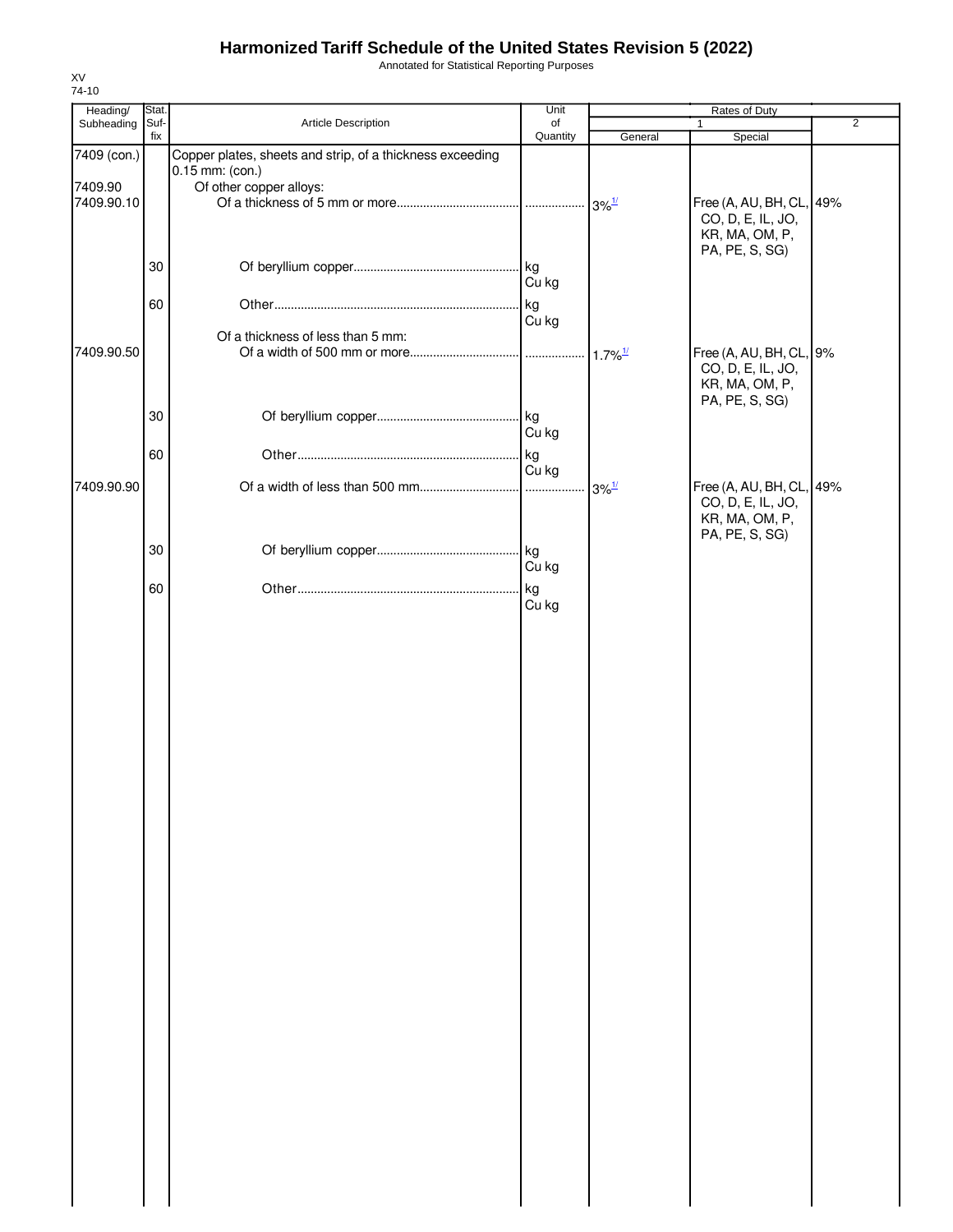Annotated for Statistical Reporting Purposes

| Heading/              | Stat.       |                                                                                                                                                                                                 | Unit             |                                           | Rates of Duty                                                                                              |                |
|-----------------------|-------------|-------------------------------------------------------------------------------------------------------------------------------------------------------------------------------------------------|------------------|-------------------------------------------|------------------------------------------------------------------------------------------------------------|----------------|
| Subheading            | Suf-<br>fix | Article Description                                                                                                                                                                             | of<br>Quantity   | General                                   | 1<br>Special                                                                                               | $\overline{2}$ |
| 7410<br>7410.11.00 00 |             | Copper foil (whether or not printed or backed with paper,<br>paperboard, plastics or similar backing materials) of a<br>thickness (excluding any backing) not exceeding 0.15 mm:<br>Not backed: |                  |                                           | Free (A, AU, BH, CL, 6.5%                                                                                  |                |
|                       |             |                                                                                                                                                                                                 |                  |                                           | CO, D, E, IL, JO,<br>JP, KR, MA, OM,<br>P, PA, PE, S, SG)                                                  |                |
| 7410.12.00            |             |                                                                                                                                                                                                 |                  | $1\%$ <sup><math>\frac{1}{2}</math></sup> | Free (A, AU, BH, CL, 6.5%<br>CO, D, E, IL, JO,<br>JP, KR, MA, OM,<br>P, PA, PE, S, SG)                     |                |
|                       | 30          |                                                                                                                                                                                                 |                  |                                           |                                                                                                            |                |
|                       | 60          |                                                                                                                                                                                                 |                  |                                           |                                                                                                            |                |
| 7410.21               |             | Backed:<br>Of refined copper:                                                                                                                                                                   |                  |                                           |                                                                                                            |                |
| 7410.21.30            |             |                                                                                                                                                                                                 |                  |                                           | Free (A, AU, BH, CL, 80%                                                                                   |                |
|                       |             |                                                                                                                                                                                                 |                  |                                           | CO, D, E, IL, JO,<br>JP, KR, MA, OM,<br>P, PA, PE, S, SG)                                                  |                |
|                       |             | Having a base wholly of plastics impregnated                                                                                                                                                    |                  |                                           |                                                                                                            |                |
|                       | 20          | glass:<br>Having copper on one side only m <sup>2</sup>                                                                                                                                         |                  |                                           |                                                                                                            |                |
|                       |             |                                                                                                                                                                                                 | kg               |                                           |                                                                                                            |                |
|                       | 40          |                                                                                                                                                                                                 |                  |                                           |                                                                                                            |                |
|                       | 60          |                                                                                                                                                                                                 | $\frac{kg}{m^2}$ |                                           |                                                                                                            |                |
|                       |             |                                                                                                                                                                                                 | kg               |                                           |                                                                                                            |                |
| 7410.21.60 00         |             |                                                                                                                                                                                                 |                  |                                           | Free (A, AU, BH, CL, 6%<br>CO, D, E, IL, JO,<br>JP, KR, MA, OM,                                            |                |
| 7410.22.00 00         |             |                                                                                                                                                                                                 |                  |                                           | P, PA, PE, S, SG)<br>Free (A*, AU, BH,<br>CL, CO, D, E, IL,<br>JO, JP, KR, MA,<br>OM, P, PA, PE, S,<br>SG) | 6%             |
|                       |             |                                                                                                                                                                                                 |                  |                                           |                                                                                                            |                |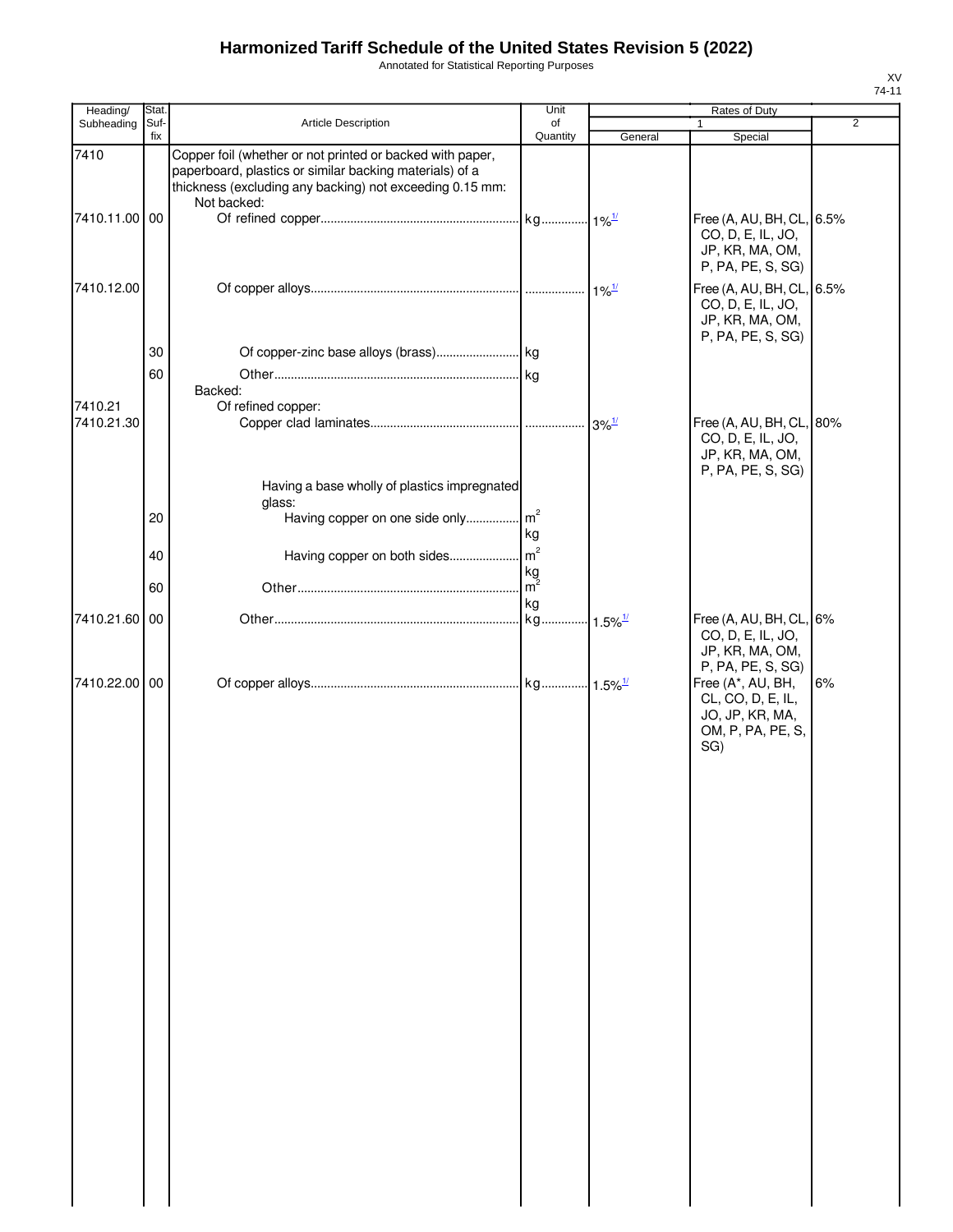Annotated for Statistical Reporting Purposes

| 74-12         |             |                                                                                                                      |                     |                       |                                     |     |
|---------------|-------------|----------------------------------------------------------------------------------------------------------------------|---------------------|-----------------------|-------------------------------------|-----|
| Heading/      | Stat.       |                                                                                                                      | Unit                |                       | Rates of Duty                       |     |
| Subheading    | Suf-<br>fix | <b>Article Description</b>                                                                                           | of<br>Quantity      | General               | $\mathbf{1}$<br>Special             | 2   |
| 7411          |             |                                                                                                                      |                     |                       |                                     |     |
| 7411.10       |             | Copper tubes and pipes:<br>Of refined copper:                                                                        |                     |                       |                                     |     |
| 7411.10.10    |             |                                                                                                                      |                     | $1.5\%$ <sup>1/</sup> | Free (A, AU, BH, CL, 13%            |     |
|               |             |                                                                                                                      |                     |                       | CO, D, E, IL, JO,                   |     |
|               |             |                                                                                                                      |                     |                       | KR, MA, OM, P,                      |     |
|               |             |                                                                                                                      |                     |                       | PA, PE, S, SG)                      |     |
|               | 30          | Having an outside diameter of 6 mm or more but                                                                       |                     |                       |                                     |     |
|               |             | not exceeding 16 mm, in coils on spools kg                                                                           |                     |                       |                                     |     |
|               |             |                                                                                                                      |                     |                       |                                     |     |
|               | 90          |                                                                                                                      |                     |                       |                                     |     |
| 7411.10.50    | 00          |                                                                                                                      | kg 3% <sup>1/</sup> |                       | Free (A, AU, BH, CL, 47%            |     |
|               |             |                                                                                                                      |                     |                       | CO, D, E, IL, JO,<br>KR, MA, OM, P, |     |
|               |             |                                                                                                                      |                     |                       | PA, PE, S, SG)                      |     |
|               |             | Of copper alloys:                                                                                                    |                     |                       |                                     |     |
| 7411.21       |             | Of copper-zinc base alloys (brass):                                                                                  |                     |                       |                                     |     |
| 7411.21.10 00 |             |                                                                                                                      |                     |                       | Free (A, AU, BH, CL, 10%            |     |
|               |             |                                                                                                                      |                     |                       | CO, D, E, IL, JO,                   |     |
|               |             |                                                                                                                      |                     |                       | KR, MA, OM, P,                      |     |
|               |             |                                                                                                                      |                     |                       | PA, PE, S, SG)                      |     |
|               |             |                                                                                                                      |                     |                       |                                     |     |
| 7411.21.50 00 |             |                                                                                                                      |                     |                       | Free (A, AU, BH, CL, 49%            |     |
|               |             |                                                                                                                      |                     |                       | CO, D, E, IL, JO,                   |     |
|               |             |                                                                                                                      |                     |                       | KR, MA, OM, P,                      |     |
| 7411.22.00 00 |             |                                                                                                                      |                     |                       | PA, PE, S, SG)                      |     |
|               |             | Of copper-nickel base alloys (cupro-nickel) or<br>copper-nickel-zinc base alloys (nickel-silver) kg 3% <sup>1/</sup> |                     |                       | Free (A, AU, BH, CL, 47%            |     |
|               |             |                                                                                                                      |                     |                       |                                     |     |
|               |             |                                                                                                                      |                     |                       | CO, D, E, IL, JO,<br>KR, MA, OM, P, |     |
|               |             |                                                                                                                      |                     |                       | PA, PE, S, SG)                      |     |
|               |             |                                                                                                                      |                     |                       |                                     |     |
| 7411.29       |             | Other:                                                                                                               |                     |                       |                                     |     |
| 7411.29.10 00 |             |                                                                                                                      |                     |                       | Free (A*, AU, BH,                   | 10% |
|               |             |                                                                                                                      |                     |                       | CL, CO, D, E, IL,                   |     |
|               |             |                                                                                                                      |                     |                       | JO, KR, MA, OM,                     |     |
|               |             |                                                                                                                      |                     |                       | P, PA, PE, S, SG)                   |     |
| 7411.29.50 00 |             |                                                                                                                      |                     |                       | Free (A*, AU, BH,                   | 49% |
|               |             |                                                                                                                      |                     |                       | CL, CO, D, E, IL,                   |     |
|               |             |                                                                                                                      |                     |                       | JO, KR, MA, OM,                     |     |
|               |             |                                                                                                                      |                     |                       | P, PA, PE, S, SG)                   |     |
|               |             |                                                                                                                      |                     |                       |                                     |     |
|               |             |                                                                                                                      |                     |                       |                                     |     |
|               |             |                                                                                                                      |                     |                       |                                     |     |
|               |             |                                                                                                                      |                     |                       |                                     |     |
|               |             |                                                                                                                      |                     |                       |                                     |     |
|               |             |                                                                                                                      |                     |                       |                                     |     |
|               |             |                                                                                                                      |                     |                       |                                     |     |
|               |             |                                                                                                                      |                     |                       |                                     |     |
|               |             |                                                                                                                      |                     |                       |                                     |     |
|               |             |                                                                                                                      |                     |                       |                                     |     |
|               |             |                                                                                                                      |                     |                       |                                     |     |
|               |             |                                                                                                                      |                     |                       |                                     |     |
|               |             |                                                                                                                      |                     |                       |                                     |     |
|               |             |                                                                                                                      |                     |                       |                                     |     |
|               |             |                                                                                                                      |                     |                       |                                     |     |
|               |             |                                                                                                                      |                     |                       |                                     |     |
|               |             |                                                                                                                      |                     |                       |                                     |     |
|               |             |                                                                                                                      |                     |                       |                                     |     |
|               |             |                                                                                                                      |                     |                       |                                     |     |
|               |             |                                                                                                                      |                     |                       |                                     |     |
|               |             |                                                                                                                      |                     |                       |                                     |     |
|               |             |                                                                                                                      |                     |                       |                                     |     |
|               |             |                                                                                                                      |                     |                       |                                     |     |
|               |             |                                                                                                                      |                     |                       |                                     |     |
|               |             |                                                                                                                      |                     |                       |                                     |     |
|               |             |                                                                                                                      |                     |                       |                                     |     |
|               |             |                                                                                                                      |                     |                       |                                     |     |

XV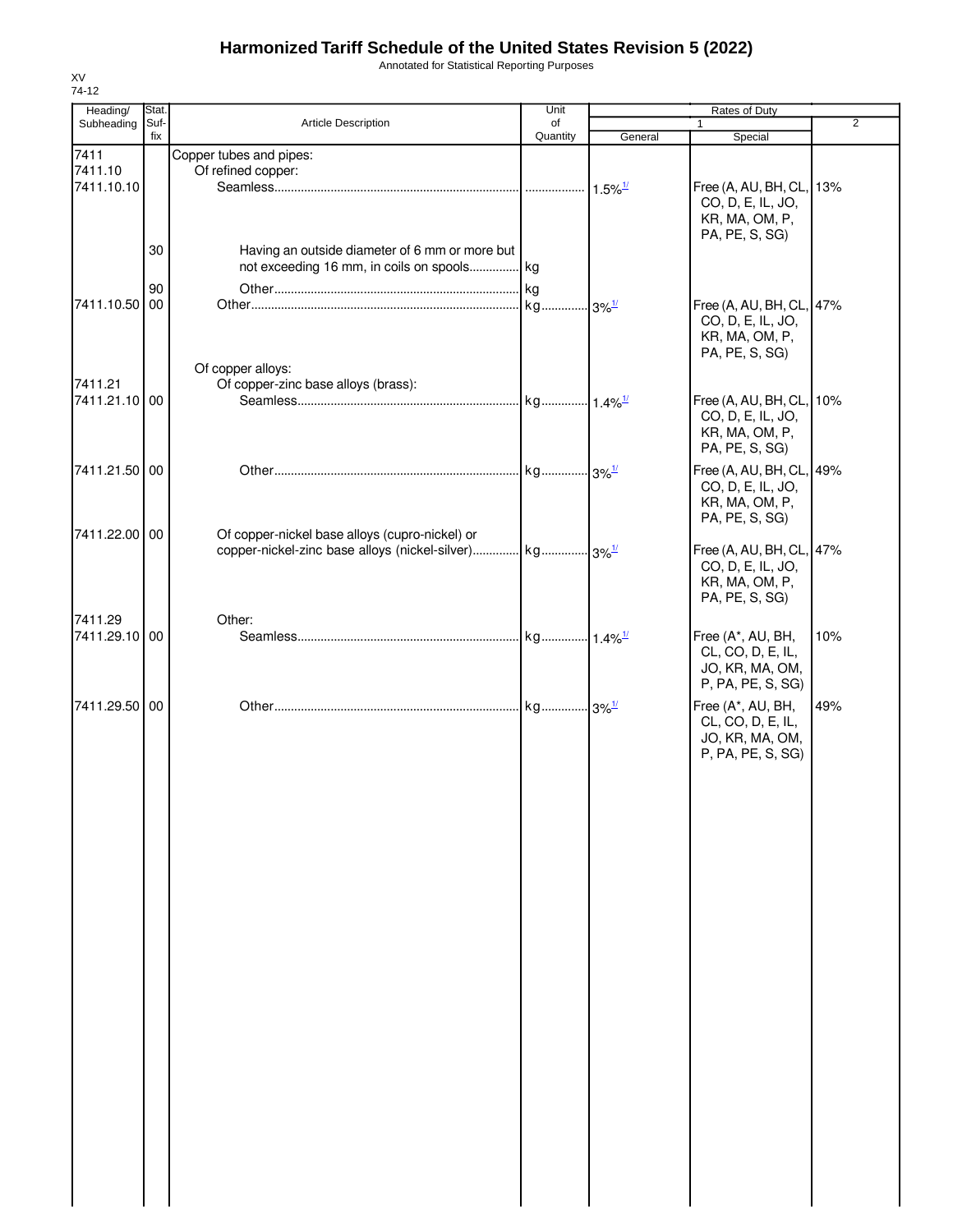Annotated for Statistical Reporting Purposes

| Heading/      | Stat. |                                                                     | Unit     |                      | Rates of Duty            |                |
|---------------|-------|---------------------------------------------------------------------|----------|----------------------|--------------------------|----------------|
| Subheading    | Suf-  | Article Description                                                 | of       |                      |                          | $\overline{2}$ |
|               | fix   |                                                                     | Quantity | General              | Special                  |                |
| 7412          |       | Copper tube or pipe fittings (for example couplings, elbows,        |          |                      |                          |                |
|               |       | sleeves):                                                           |          |                      |                          |                |
| 7412.10.00 00 |       |                                                                     |          |                      | Free (A, AU, B, BH, 46%  |                |
|               |       |                                                                     |          |                      | CL, CO, D, E, IL,        |                |
|               |       |                                                                     |          |                      | JO, KR, MA, OM,          |                |
|               |       |                                                                     |          |                      | P, PA, PE, S, SG)        |                |
|               |       |                                                                     |          |                      |                          |                |
| 7412.20.00    |       |                                                                     |          | $3\%$ <sup>1/</sup>  | Free (A*, AU, B, BH, 49% |                |
|               |       |                                                                     |          |                      | CL, CO, D, E, IL,        |                |
|               |       |                                                                     |          |                      | JO, KR, MA, OM,          |                |
|               |       |                                                                     |          |                      | P, PA, PE, S, SG)        |                |
|               | 15    | For brake hoses for vehicles of subheading 8701.21,                 |          |                      |                          |                |
|               |       | 8701.22, 8701.23, 8701.24 or 8701.29 or headings                    |          |                      |                          |                |
|               |       |                                                                     |          |                      |                          |                |
|               |       | Other:                                                              |          |                      |                          |                |
|               |       | Of copper-zinc base alloys (brass):                                 |          |                      |                          |                |
|               |       | Threaded:                                                           |          |                      |                          |                |
|               | 25    |                                                                     |          |                      |                          |                |
|               |       |                                                                     |          |                      |                          |                |
|               | 35    |                                                                     |          |                      |                          |                |
|               | 45    |                                                                     |          |                      |                          |                |
|               |       | Other:                                                              |          |                      |                          |                |
|               |       | Threaded:                                                           |          |                      |                          |                |
|               | 65    |                                                                     |          |                      |                          |                |
|               | 85    |                                                                     |          |                      |                          |                |
|               | 90    |                                                                     |          |                      |                          |                |
|               |       |                                                                     |          |                      |                          |                |
| 7413.00       |       | Stranded wire, cables, plaited bands and the like, including        |          |                      |                          |                |
|               |       | slings and similar articles, of copper, not electrically insulated: |          |                      |                          |                |
|               |       | Not fitted with fittings and not made up into articles:             |          |                      |                          |                |
| 7413.00.10 00 |       |                                                                     |          | $-3\%$ <sup>1/</sup> | Free (A*, AU, BH,        | 35%            |
|               |       |                                                                     |          |                      | CL, CO, D, E, IL,        |                |
|               |       |                                                                     |          |                      | JO, KR, MA, OM,          |                |
|               |       |                                                                     |          |                      | P, PA, PE, S, SG)        |                |
|               |       |                                                                     |          |                      |                          |                |
| 7413.00.50 00 |       |                                                                     |          |                      | Free (A*, AU, BH,        | 35%            |
|               |       |                                                                     |          |                      | CL, CO, D, E, IL,        |                |
|               |       |                                                                     |          |                      | JO, KR, MA, OM,          |                |
|               |       |                                                                     |          |                      | P, PA, PE, S, SG)        |                |
| 7413.00.90 00 |       |                                                                     |          |                      | Free (A*, AU, B, BH, 45% |                |
|               |       |                                                                     |          |                      | C, CL, CO, D, E, IL,     |                |
|               |       |                                                                     |          |                      | JO, KR, MA, OM,          |                |
|               |       |                                                                     |          |                      | P, PA, PE, S, SG)        |                |
|               |       |                                                                     |          |                      |                          |                |
|               |       |                                                                     |          |                      |                          |                |
|               |       |                                                                     |          |                      |                          |                |
|               |       |                                                                     |          |                      |                          |                |
|               |       |                                                                     |          |                      |                          |                |
|               |       |                                                                     |          |                      |                          |                |
|               |       |                                                                     |          |                      |                          |                |
|               |       |                                                                     |          |                      |                          |                |
|               |       |                                                                     |          |                      |                          |                |
|               |       |                                                                     |          |                      |                          |                |
|               |       |                                                                     |          |                      |                          |                |
|               |       |                                                                     |          |                      |                          |                |
|               |       |                                                                     |          |                      |                          |                |
|               |       |                                                                     |          |                      |                          |                |
|               |       |                                                                     |          |                      |                          |                |
|               |       |                                                                     |          |                      |                          |                |
|               |       |                                                                     |          |                      |                          |                |
|               |       |                                                                     |          |                      |                          |                |
|               |       |                                                                     |          |                      |                          |                |
|               |       |                                                                     |          |                      |                          |                |
|               |       |                                                                     |          |                      |                          |                |
|               |       |                                                                     |          |                      |                          |                |
|               |       |                                                                     |          |                      |                          |                |
|               |       |                                                                     |          |                      |                          |                |
|               |       |                                                                     |          |                      |                          |                |
|               |       |                                                                     |          |                      |                          |                |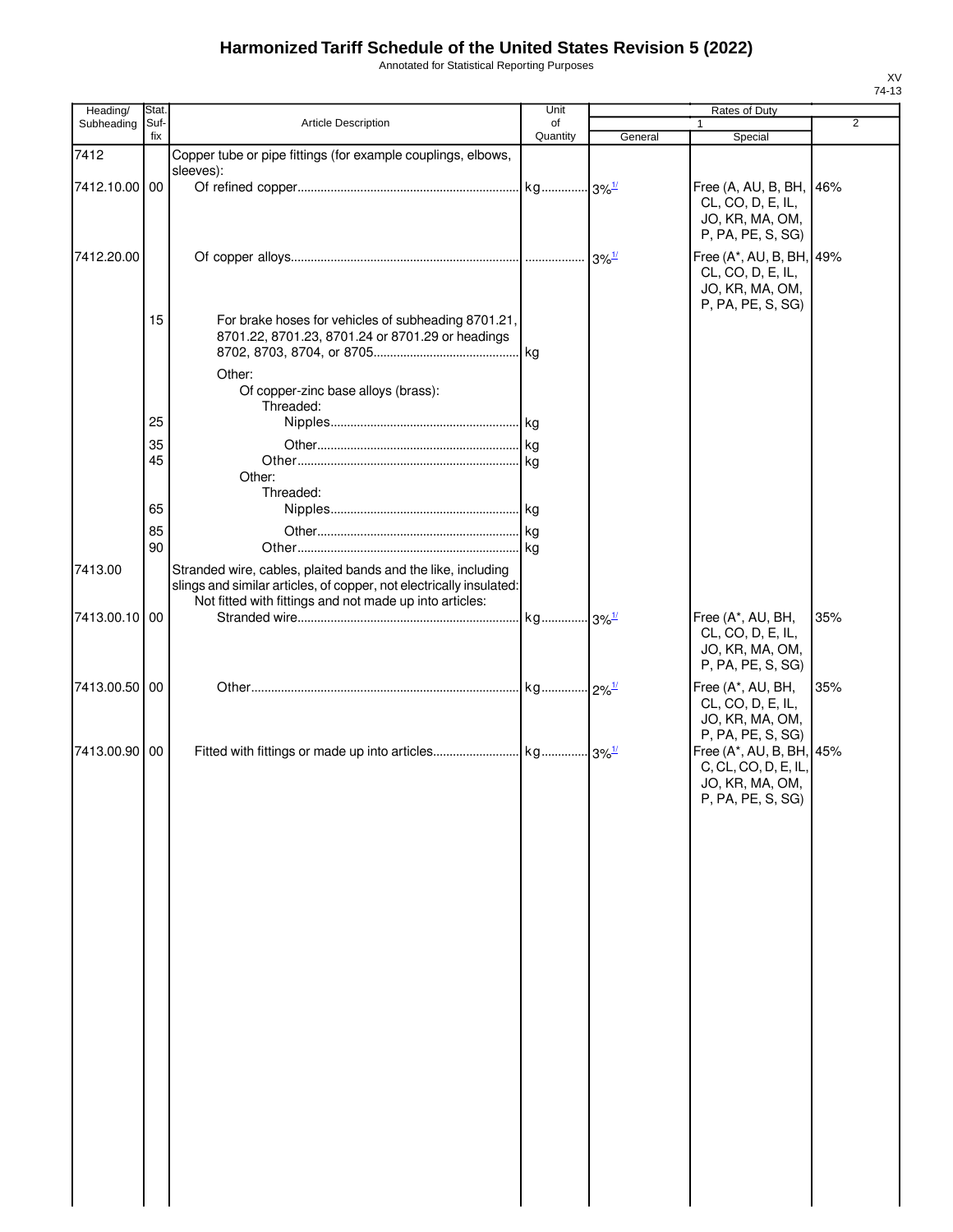Annotated for Statistical Reporting Purposes

| Heading/                 | Stat.       |                                                                                                                                                                                                                                                                                                                                                        | Unit                  |                                           | Rates of Duty                                                                        |                |  |
|--------------------------|-------------|--------------------------------------------------------------------------------------------------------------------------------------------------------------------------------------------------------------------------------------------------------------------------------------------------------------------------------------------------------|-----------------------|-------------------------------------------|--------------------------------------------------------------------------------------|----------------|--|
| Subheading               | Suf-<br>fix | <b>Article Description</b>                                                                                                                                                                                                                                                                                                                             | of<br>Quantity        | General                                   | Special                                                                              | $\overline{2}$ |  |
| 7415<br>7415.10.00 00    |             | Nails, tacks, drawing pins, staples (other than those of heading<br>8305) and similar articles, of copper or of iron or steel with<br>heads of copper; screws, bolts, nuts, screw hooks, rivets,<br>cotters, cotter pins, washers (including spring washers) and<br>similar articles, of copper:<br>Nails and tacks, drawing pins, staples and similar | kg 2.5% <sup>1/</sup> |                                           | Free (A, AU, BH, CL, 45%                                                             |                |  |
|                          |             | Other articles, not threaded:                                                                                                                                                                                                                                                                                                                          |                       |                                           | CO, D, E, IL, JO,<br>KR, MA, OM, P,<br>PA, PE, S, SG)                                |                |  |
| 7415.21.00 00            |             |                                                                                                                                                                                                                                                                                                                                                        |                       |                                           | Free (A, AU, B, BH, 45%<br>CL, CO, D, E, IL,<br>JO, KR, MA, OM,<br>P, PA, PE, S, SG) |                |  |
| 7415.29.00 00            |             | Other threaded articles:                                                                                                                                                                                                                                                                                                                               |                       |                                           | Free (A, AU, B, BH, 45%<br>CL, CO, D, E, IL,<br>JO, KR, MA, OM,<br>P, PA, PE, S, SG) |                |  |
| 7415.33<br>7415.33.05 00 |             | Screws, bolts and nuts:                                                                                                                                                                                                                                                                                                                                |                       |                                           | Free (A, AU, B, BH, 45%<br>CL, CO, D, E, IL,<br>JO, KR, MA, OM,<br>P, PA, PE, S, SG) |                |  |
| 7415.33.10 00            |             |                                                                                                                                                                                                                                                                                                                                                        |                       |                                           | Free (A, AU, B, BH, 7%<br>CL, CO, D, E, IL,<br>JO, KR, MA, OM,<br>P, PA, PE, S, SG)  |                |  |
| 7415.33.80               | 10          | Having shanks, threads or holes 6 mm or more                                                                                                                                                                                                                                                                                                           |                       | $3\%$ <sup><math>\frac{1}{2}</math></sup> | Free (A, AU, B, BH, 45%<br>CL, CO, D, E, IL,<br>JO, KR, MA, OM,<br>P, PA, PE, S, SG) |                |  |
|                          | 50          | Having shanks, threads or holes less than                                                                                                                                                                                                                                                                                                              |                       |                                           |                                                                                      |                |  |
| 7415.39.00 00            |             |                                                                                                                                                                                                                                                                                                                                                        |                       |                                           | Free (A, AU, B, BH, 45%<br>CL, CO, D, E, IL,<br>JO, KR, MA, OM,<br>P, PA, PE, S, SG) |                |  |
|                          |             |                                                                                                                                                                                                                                                                                                                                                        |                       |                                           |                                                                                      |                |  |
|                          |             |                                                                                                                                                                                                                                                                                                                                                        |                       |                                           |                                                                                      |                |  |
|                          |             |                                                                                                                                                                                                                                                                                                                                                        |                       |                                           |                                                                                      |                |  |
|                          |             |                                                                                                                                                                                                                                                                                                                                                        |                       |                                           |                                                                                      |                |  |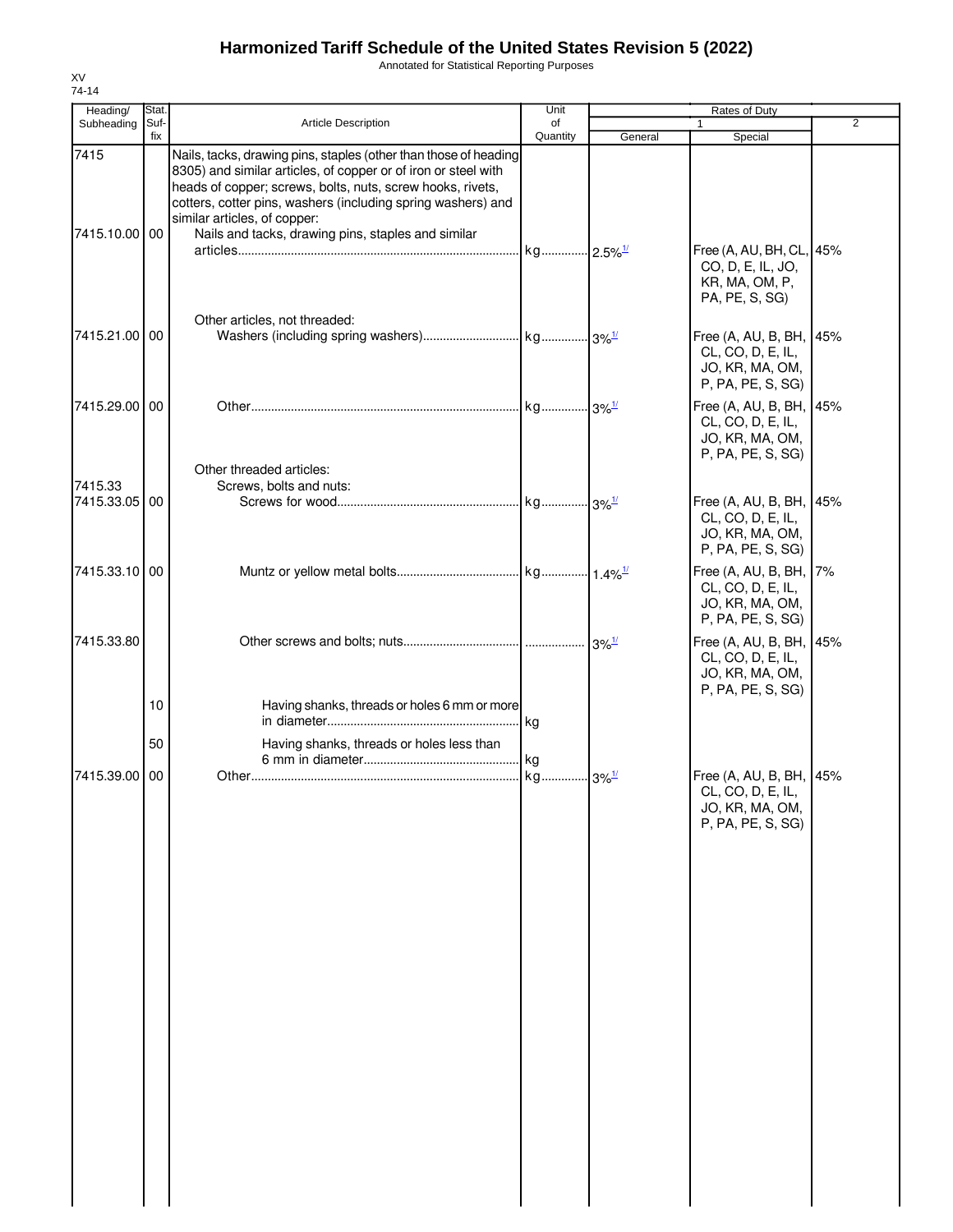Annotated for Statistical Reporting Purposes

| Heading/                 | Stat.                                              |                                                                                                                                                                                                                                                                                                                                                                                                              | Unit              |                     | Rates of Duty                                                                  |                |
|--------------------------|----------------------------------------------------|--------------------------------------------------------------------------------------------------------------------------------------------------------------------------------------------------------------------------------------------------------------------------------------------------------------------------------------------------------------------------------------------------------------|-------------------|---------------------|--------------------------------------------------------------------------------|----------------|
| Subheading               | Suf-<br>fix                                        | Article Description                                                                                                                                                                                                                                                                                                                                                                                          | of<br>Quantity    |                     |                                                                                | $\overline{2}$ |
| 7418<br>7418.10.00       |                                                    | Table, kitchen or other household articles and parts thereof,<br>of copper; pot scourers and scouring or polishing pads, gloves<br>and the like, of copper; sanitary ware and parts thereof, of<br>copper:<br>Table, kitchen or other household articles and parts thereof;                                                                                                                                  |                   | General             | Special                                                                        |                |
|                          | 02<br>04<br>19<br>21<br>23<br>25<br>51<br>53<br>55 | pot scourers and scouring or polishing pads, gloves and<br>Pot scourers and scouring or polishing pads, gloves<br>and the like:<br>Other:<br>Other:<br>Of copper-zinc base alloys (brass):<br>Cooking or heating apparatus of a kind<br>used for domestic purposes, non-electric<br>Other:<br>Cooking or heating apparatus of a kind<br>used for domestic purposes, non-electric<br>Cooking and kitchen ware | . kg<br>No.<br>kg | $3\%$ <sup>2/</sup> | Free (A*, AU, BH,<br>CL, CO, D, E, IL,<br>JO, KR, MA, OM,<br>P, PA, PE, S, SG) | 40%            |
| 7418.20<br>7418.20.10 00 |                                                    | Sanitary ware and parts thereof:                                                                                                                                                                                                                                                                                                                                                                             |                   |                     | Free (A*, AU, BH,<br>CL, CO, D, E, IL,<br>JO, KR, MA, OM,<br>P, PA, PE, S, SG) | 40%            |
| 7418.20.50 00            |                                                    |                                                                                                                                                                                                                                                                                                                                                                                                              |                   |                     | Free (A*, AU, BH,<br>CL, CO, D, E, IL,<br>JO, KR, MA, OM,<br>P, PA, PE, S, SG) | 40%            |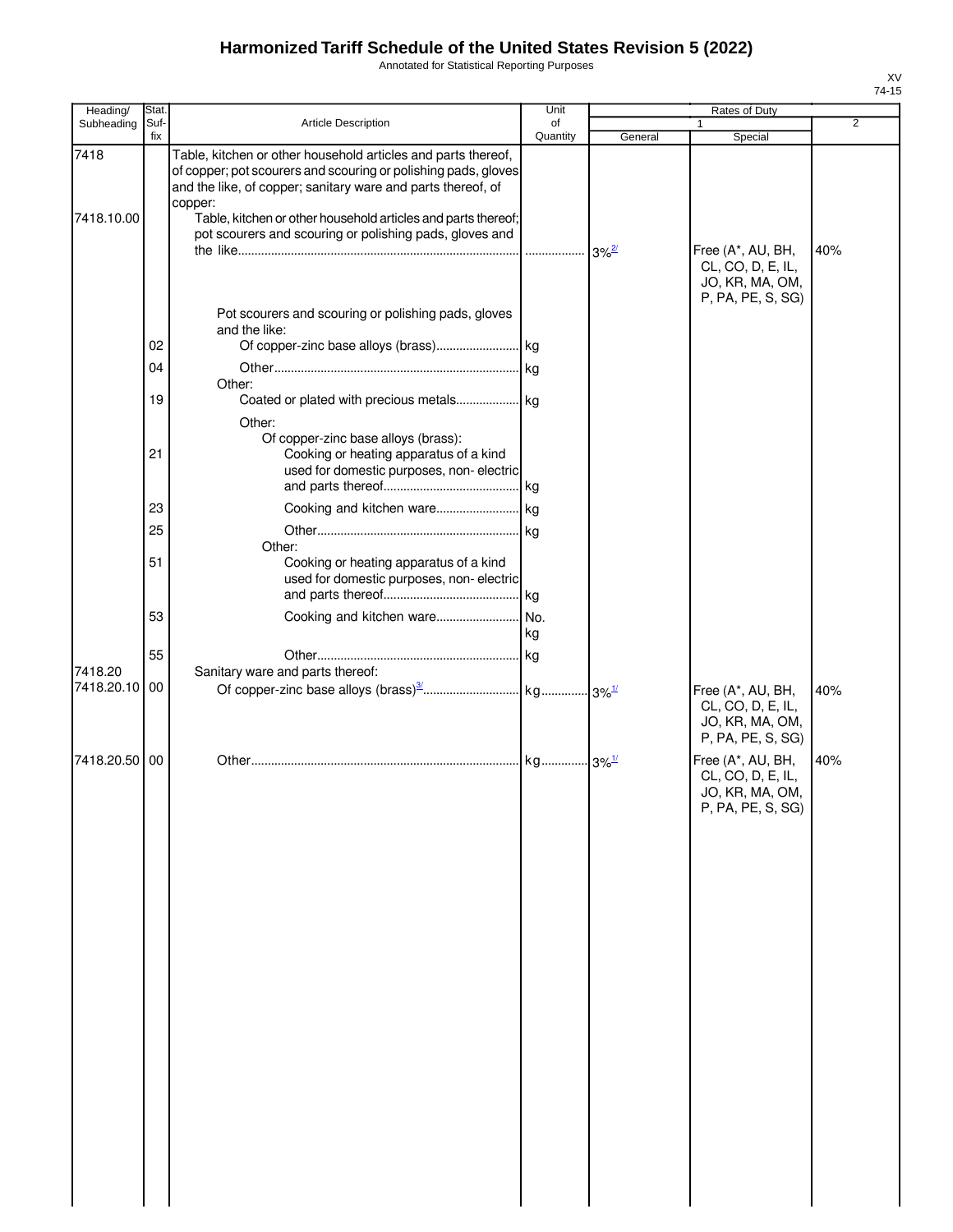Annotated for Statistical Reporting Purposes

| Heading/           | Stat.       |                                                                                                                                                                           | Unit                               |                    |                                                                                                        |                |
|--------------------|-------------|---------------------------------------------------------------------------------------------------------------------------------------------------------------------------|------------------------------------|--------------------|--------------------------------------------------------------------------------------------------------|----------------|
| Subheading         | Suf-<br>fix | <b>Article Description</b>                                                                                                                                                | of<br>Quantity                     | General            | Special                                                                                                | $\overline{2}$ |
| 7419<br>7419.20.00 |             | Other articles of copper:<br>Cast, molded, stamped or forged, but not further                                                                                             |                                    |                    |                                                                                                        |                |
|                    | 10          | Brass plumbing goods, not elsewhere specified or                                                                                                                          |                                    |                    |                                                                                                        | 46%            |
| 7419.80            | 50          | Other:                                                                                                                                                                    |                                    |                    |                                                                                                        |                |
|                    |             | Cloth (including endless bands), grill and netting, of<br>copper wire; expanded metal of copper:<br>Cloth:                                                                |                                    |                    |                                                                                                        |                |
| 7419.80.03 00      |             | Fourdrinier wires, seamed or not seamed,<br>suitable for use in papermaking machines, with<br>94 or more wires to the lineal centimeter m <sup>2</sup> Free <sup>1/</sup> |                                    |                    |                                                                                                        | 75%            |
| 7419.80.06         |             |                                                                                                                                                                           | kg                                 |                    | Free (A, AU, BH, CL, 43%                                                                               |                |
|                    |             |                                                                                                                                                                           |                                    |                    | CO, D, E, IL, JO,<br>KR, MA, OM, P,<br>PA, PE, S, SG)                                                  |                |
|                    | 60          | Fourdrinier wires, seamed or not seamed,<br>suitable for use in papermaking machines,<br>with fewer than 94 or more wires to the                                          |                                    |                    |                                                                                                        |                |
|                    |             |                                                                                                                                                                           | . $\mathsf{Im}^2$<br>kg<br>$\ln^2$ |                    |                                                                                                        |                |
|                    | 80          |                                                                                                                                                                           | kg                                 |                    |                                                                                                        |                |
| 7419.80.09 00      |             |                                                                                                                                                                           |                                    |                    | Free (A, AU, B, BH, 143%<br>CL, CO, D, E, IL,<br>JO, KR, MA, OM,<br>P, PA, PE, S, SG)                  |                |
| 7419.80.15 00      |             | Containers of a kind normally carried on the person,                                                                                                                      |                                    |                    | Free (AU, BH, CL,<br>CO, D, E, IL, JO,<br>KR, MA, OM, P,                                               | 110%           |
| 7419.80.16 00      |             |                                                                                                                                                                           |                                    |                    | PA, PE, S, SG)<br>Free (A, AU, B, BH, 45%<br>CL, CO, D, E, IL,<br>JO, KR, MA, OM,<br>P, PA, PE, S, SG) |                |
| 7419.80.17 00      |             |                                                                                                                                                                           |                                    |                    | Free (A, AU, B, BH, 45%<br>CL, CO, D, E, IL,<br>JO, KR, MA, OM,<br>P, PA, PE, S, SG)                   |                |
|                    |             | Other:                                                                                                                                                                    |                                    |                    |                                                                                                        |                |
| 7419.80.30 00      |             |                                                                                                                                                                           |                                    |                    | Free (A, AU, BH, CL, 65%<br>CO, D, E, IL, JO,<br>KR, MA, OM, P,<br>PA, PE, S, SG)                      |                |
| 7419.80.50         | 10          | Brass plumbing goods not elsewhere specified                                                                                                                              | .<br>.Ikg                          | Free <sup>1/</sup> |                                                                                                        | 46%            |
|                    | 50          |                                                                                                                                                                           |                                    |                    |                                                                                                        |                |
|                    |             |                                                                                                                                                                           |                                    |                    |                                                                                                        |                |
|                    |             |                                                                                                                                                                           |                                    |                    |                                                                                                        |                |
|                    |             |                                                                                                                                                                           |                                    |                    |                                                                                                        |                |
|                    |             |                                                                                                                                                                           |                                    |                    |                                                                                                        |                |